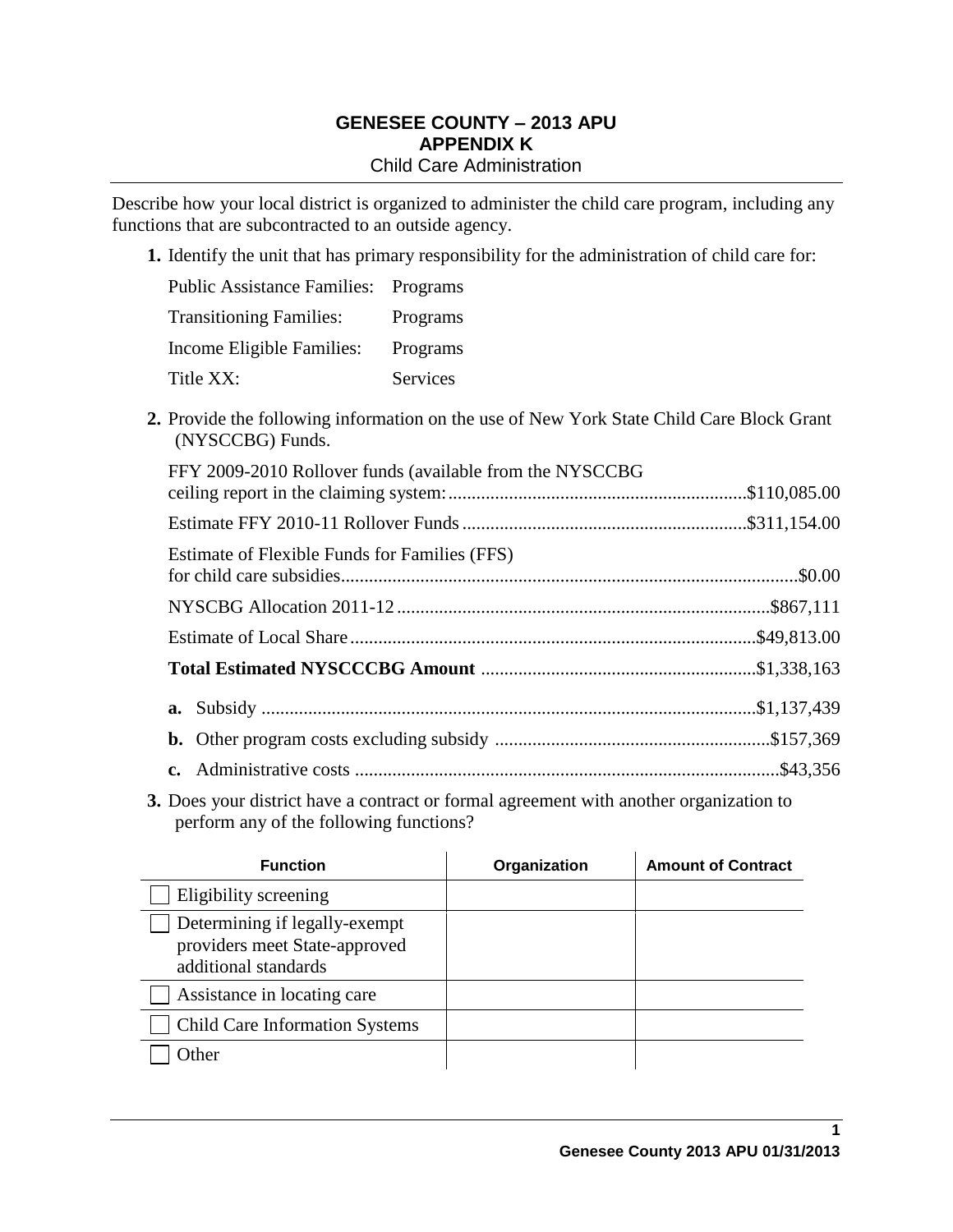# **APPENDIX L** Other Eligible Families if Funds are Available (Required)

Listed below are the optional categories of eligible families that your district can include as part of its County Plan. Select any categories your county wants to serve using the NYSCCBG funds and describe any limitations associated with the category.

| <b>Optional Categories</b>                                                                                                                                                                        | <b>Option</b>                     | <b>Limitations</b> |
|---------------------------------------------------------------------------------------------------------------------------------------------------------------------------------------------------|-----------------------------------|--------------------|
| 1. Public Assistance (PA) families participating in an<br>approved activity in addition to their required<br>work activity.                                                                       | $\boxtimes$ Yes<br>N <sub>o</sub> |                    |
| 2. PA families or families with income up to 200% of<br>the State Income Standard when the caretaker is:                                                                                          |                                   |                    |
| a) participating in an approved substance abuse<br>treatment program                                                                                                                              | $\boxtimes$ Yes<br>N <sub>o</sub> |                    |
| homeless<br>b)                                                                                                                                                                                    | $\boxtimes$ Yes<br>N <sub>o</sub> |                    |
| a victim of domestic violence<br>c)                                                                                                                                                               | $\times$ Yes<br>N <sub>o</sub>    |                    |
| d) in an emergency situation of short duration                                                                                                                                                    | $\boxtimes$ Yes<br>No             |                    |
| 3. Families with an open child protective services<br>case when child care is needed to protect the child.                                                                                        | $\boxtimes$ Yes<br>N <sub>o</sub> |                    |
| 4. Families with income up to 200% of the State<br>Income Standard when child care services are<br>needed because the child's caretaker:                                                          |                                   |                    |
| a) is physically or mentally incapacitated                                                                                                                                                        | $\boxtimes$ Yes<br>N <sub>o</sub> |                    |
| b) has family duties away from home                                                                                                                                                               | $\boxtimes$ Yes<br>N <sub>o</sub> |                    |
| 5. Families with income up to 200% of the State<br>Income Standard when child care services are<br>needed for the child's caretaker to actively seek<br>employment for a period up to six months. | $\boxtimes$ Yes<br>$\neg$ No      |                    |
| 6. PA families where a sanctioned parent is<br>participating in unsubsidized employment, earning<br>wages at a level equal to or greater than the<br>minimum amount under law.                    | $\boxtimes$ Yes<br>$\neg$ No      |                    |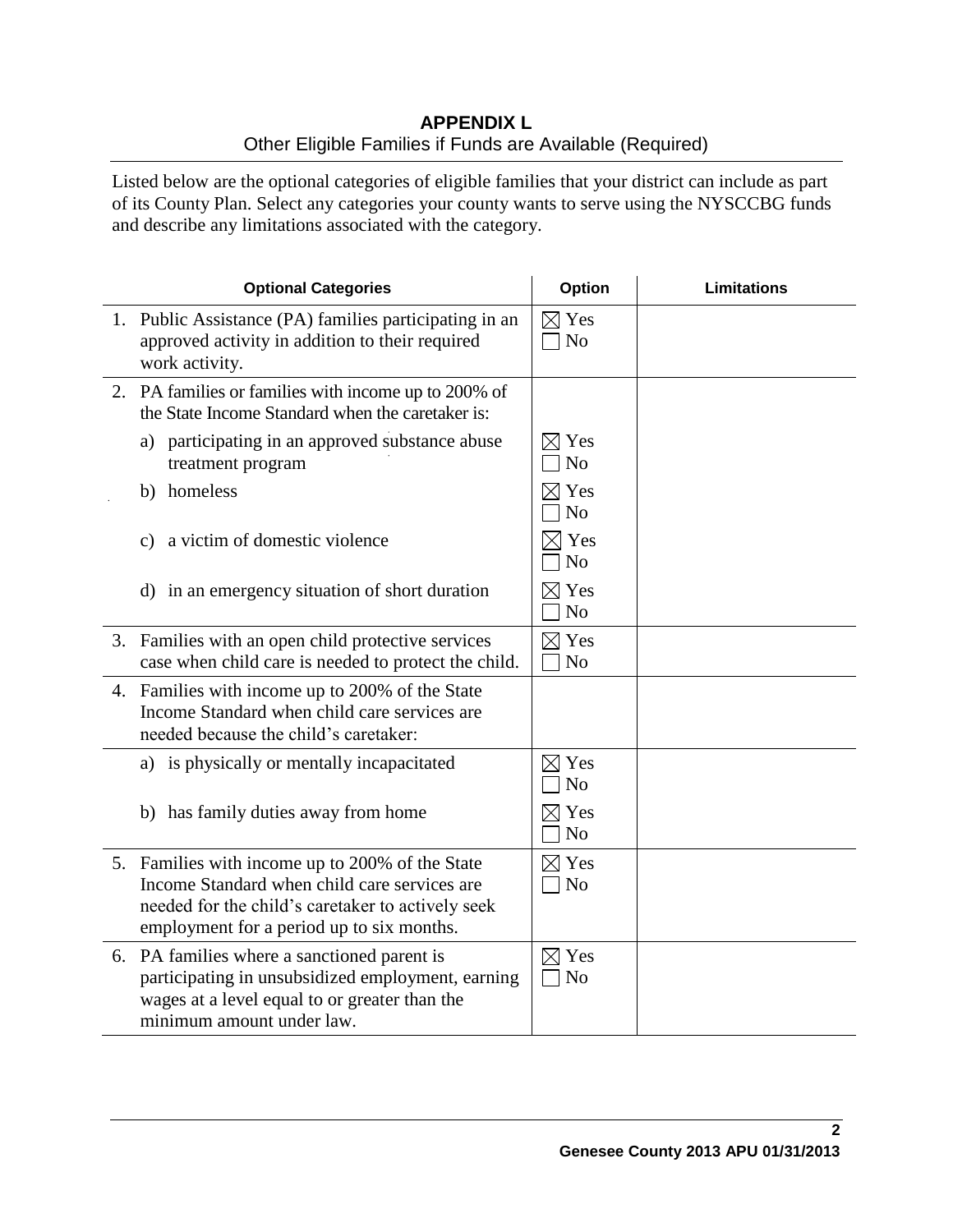| with income up to 200% of the State<br>tandard when child care services are<br>or the child's caretaker to participate in:                                                                                                                                 |                                   |  |
|------------------------------------------------------------------------------------------------------------------------------------------------------------------------------------------------------------------------------------------------------------|-----------------------------------|--|
| lic or private educational facility<br>ding a standard high school curriculum<br>ed by or approved by the local school<br>ct                                                                                                                               | $\boxtimes$ Yes<br>N <sub>o</sub> |  |
| ucation program that prepares an<br>idual to obtain a NYS High School<br>alency diploma                                                                                                                                                                    | $\boxtimes$ Yes<br>N <sub>o</sub> |  |
| gram providing basic remedial education<br>areas of reading, writing, mathematics,<br>ral communications for individuals<br>ioning below the ninth month of the<br>h grade level                                                                           | $\boxtimes$ Yes<br>N <sub>o</sub> |  |
| gram providing literacy training designed<br>p individuals improve their ability to read<br>vrite                                                                                                                                                          | $\boxtimes$ Yes<br>N <sub>o</sub> |  |
| sh as a second language (ESL) instructional<br>am designed to develop skills in listening,<br>ing, reading, and writing the English<br>age for individuals whose primary language<br>er than English                                                       | $\boxtimes$ Yes<br>N <sub>o</sub> |  |
| -year full-time degree granting program<br>ommunity college, a two-year college, or<br>dergraduate college with a specific<br>ional goal leading to an associate degree<br>rtificate of completion                                                         | Yes<br>$\boxtimes$ No             |  |
| ning program, which has a specific<br>pational goal and is conducted by an<br>ution other than a college or university<br>s licensed or approved by the State<br>ation Department                                                                          | Yes<br>$\boxtimes$ No             |  |
| vocational skill training program such as a<br>education and literacy training program                                                                                                                                                                     | Yes<br>$\boxtimes$ No             |  |
| nonstration project designed for<br>ional training or other project approved<br>e Department of Labor<br>rent/caretaker must complete the selected<br>ed under number seven within 30<br>alendar months. The parent/caretaker<br>in more than one program. | Yes<br>$\boxtimes$ No             |  |

- a) a public  $\alpha$ provid offere distric
- b) an edu indivi equiv
- c) a prog in the and  $\alpha$ functi eighth
- d) a pro $\mathfrak g$ to help individuals improve their ability to read and w
- e) Englis program speak<sup>-</sup> langua is other
- f) a twoat a community college, a two-year college, or an un vocati or cer
- g) a train occup institu that is Educa
- h) a prev basic
- i) a dem vocati by the

**Note:** The par programs listed under the number of the unit of the number of the number of the number of the number of the number of the number of the number of the number of the number of the number of the number of the number of the nu consecutive c cannot enroll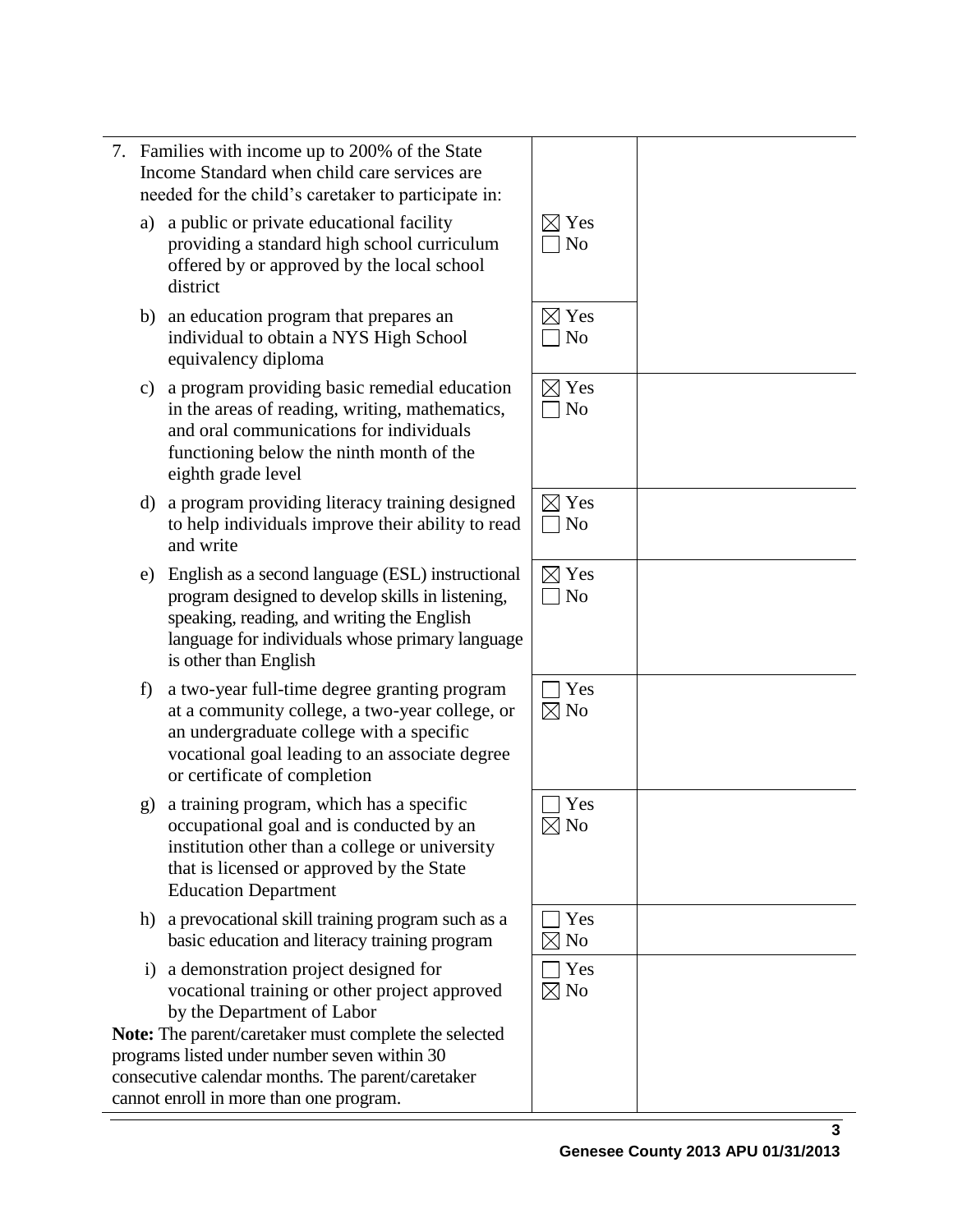| 8. PA recipients and low-income families with<br>incomes up to 200% of the State Income Standard<br>who are satisfactorily participating in a two-year<br>program other than one with a specific vocational<br>sequence (leading to an associate's degree or<br>certificate of completion and that is reasonably<br>expected to lead to an improvement in the<br>parent/caretaker's earning capacity) as long as the<br>parent(s) or caretaker is also working at least $17\frac{1}{2}$<br>hours per week. The parent/caretaker must<br>demonstrate his or her ability to successfully<br>complete the course of study.            | Yes<br>$\boxtimes$ No |  |
|------------------------------------------------------------------------------------------------------------------------------------------------------------------------------------------------------------------------------------------------------------------------------------------------------------------------------------------------------------------------------------------------------------------------------------------------------------------------------------------------------------------------------------------------------------------------------------------------------------------------------------|-----------------------|--|
| 9. PA recipients and low-income families with<br>incomes up to 200% of the State Income Standard<br>who are satisfactorily participating in a two-year<br>college or university program (other than one with<br>a specific vocational sequence) leading to an<br>associate's degree or a certificate of completion<br>that is reasonably expected to lead to an<br>improvement in the parent/caretaker's earning<br>capacity as long as the parent(s) or caretaker is<br>also working at least 17½ hours per week. The<br>parent/caretaker must demonstrate his or her<br>ability to successfully complete the course of<br>study. | Yes<br>$\boxtimes$ No |  |
| 10. PA recipients and low-income families with<br>incomes up to 200% of the State Income Standard<br>who are satisfactorily participating in a four-year<br>college or university program leading to a<br>bachelor's degree and that is reasonably expected<br>to lead to an improvement in the parent/caretaker's<br>earning capacity as long as the parent(s) or<br>caretaker is also working at least 17½ hours per<br>week. The parent/caretaker must demonstrate his<br>or her ability to successfully complete the course<br>of study.                                                                                       | Yes<br>$\boxtimes$ No |  |
| 11. Families with incomes up to the 200% of the State<br>Income Standard when child care services are<br>needed for the child's caretaker to participate in a<br>program to train workers in an employment field<br>that currently is or is likely to be in demand in the<br>future, if the caretaker documents that he or she is<br>a dislocated worker and is currently registered in<br>such a program, provided that child care services<br>are only used for the portion of the day the                                                                                                                                       | Yes<br>$\boxtimes$ No |  |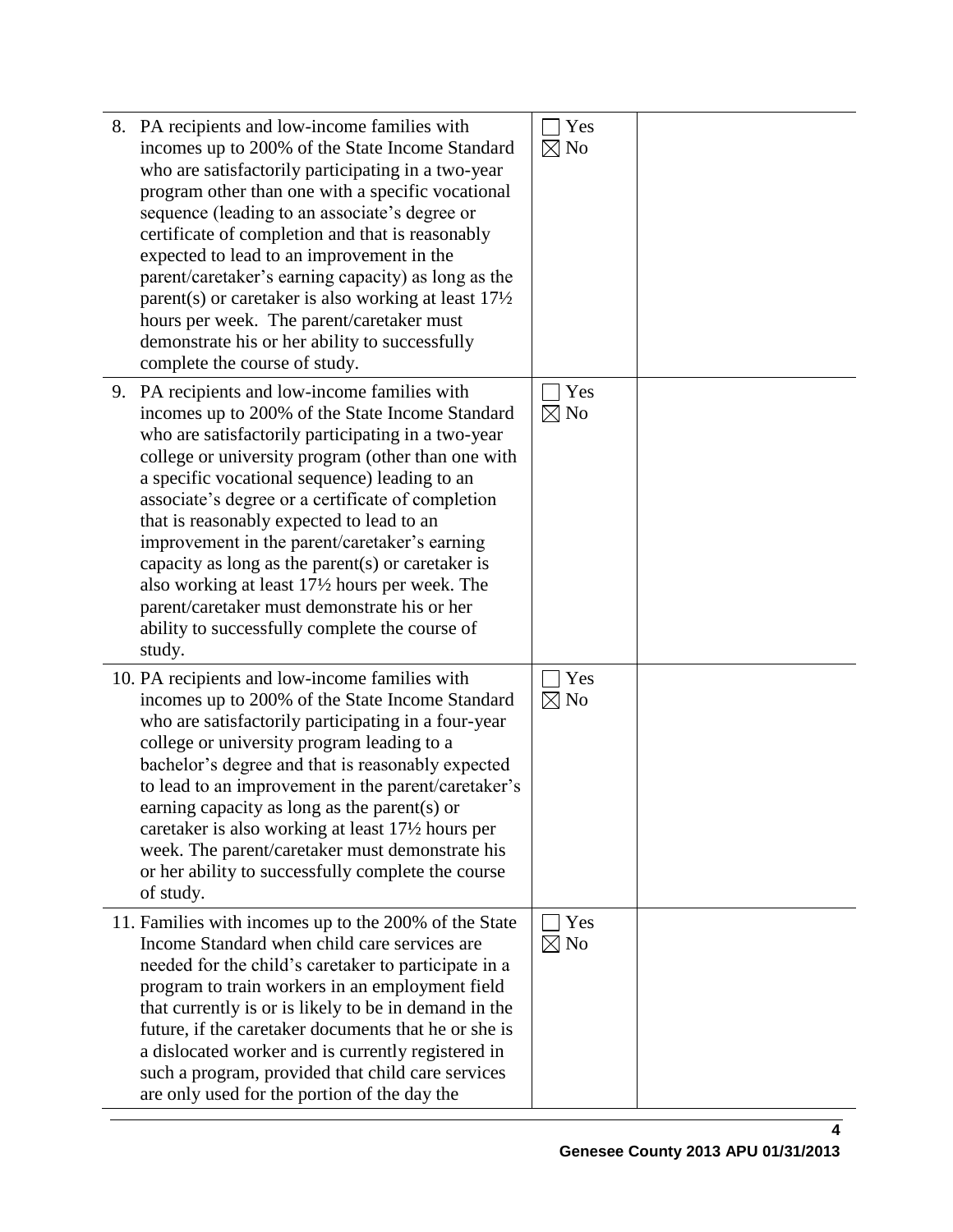| caretaker is able to document is directly related to |  |
|------------------------------------------------------|--|
| the caretaker engaging in such a program.            |  |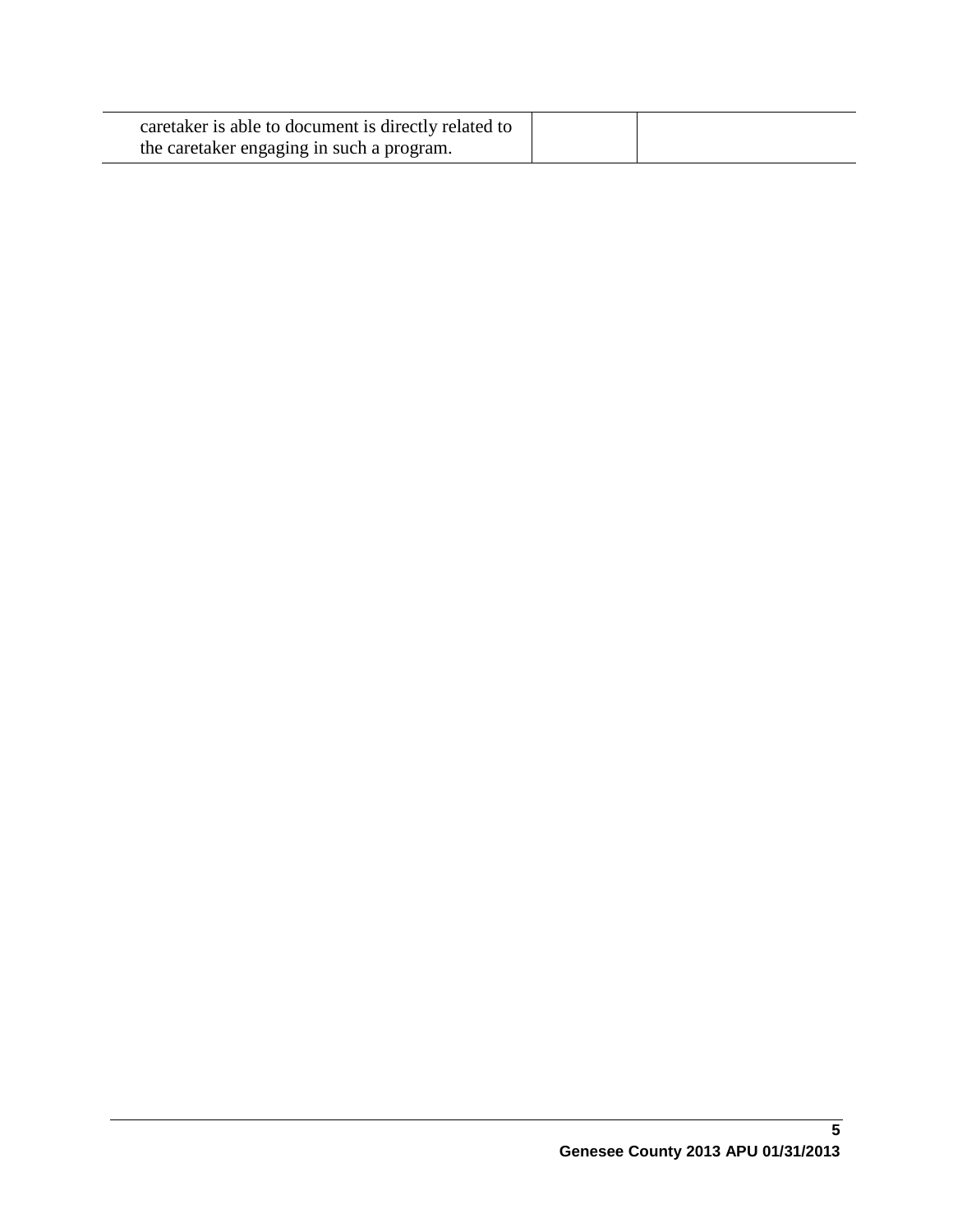# **APPENDIX M**

Reasonable Distance, Very Low Income, Family Share, Case Closing and Openings, Recertification Period, Fraud and Abuse Control Activities (Required)

## **Reasonable Distance**

Define "reasonable distance" based on community standards for determining accessible child care.

The following defines "reasonable distance": "Within one hour travel from home or worksite" A. person traveling in their own car. Genesee County DSS considered the geographic make-up of the County and logistics of local travel. It is reasonable to expect any resident to commute from any Point A to Point B in Genesee County, by car, within one hour (60 minutes - given reasonable travel conditions)

 Describe any steps/consultations made to arrive at your definition: Reasonable distance was discussed at the Public Hearing on September 15, 2011. The matter was also discussed with OTDA staff, employment staff, day care providers and the Genesee County Job Development Bureau

## **Very Low Income**

Define "very low income" as it is used in determining priorities for child care benefits.

**"**Very Low Income" is defined as 200% of the State Income Standard.

# **Family Share**

"Family share" is the weekly amount paid towards the costs of the child care services by the child's parent or caretaker. In establishing family share, your district must select a percentage from 10% to 35% to use in calculating the family share. The weekly family share of child care costs is calculated by applying the family share percentage against the amount of the family's annual gross income that is in excess of the State Income Standard divided by 52.

Family Share Percentage selected by the county 35%.

**Note:** The percentage selected here must match the percentage selected in Title XX Program Matrix in WMS.

# **Case Closings**

The district must describe below how priority is given to federally mandated priorities and describe local priorities. If all NYSCCBG funds are committed, the district will discontinue funding to those families that have lower priorities in order to serve families with higher priorities. Describe below how districts will select cases to be closed in the event that there are insufficient or no funds available.

- **1.** Identification of local priorities in addition to the required federal priorities (select one).
	- $\Box$ The district has identified local priorities in addition to the required federal priorities (Complete Section 2)
	- $\boxtimes$ The district has not identified local priorities in addition to the required federal priorities (Complete Section 3).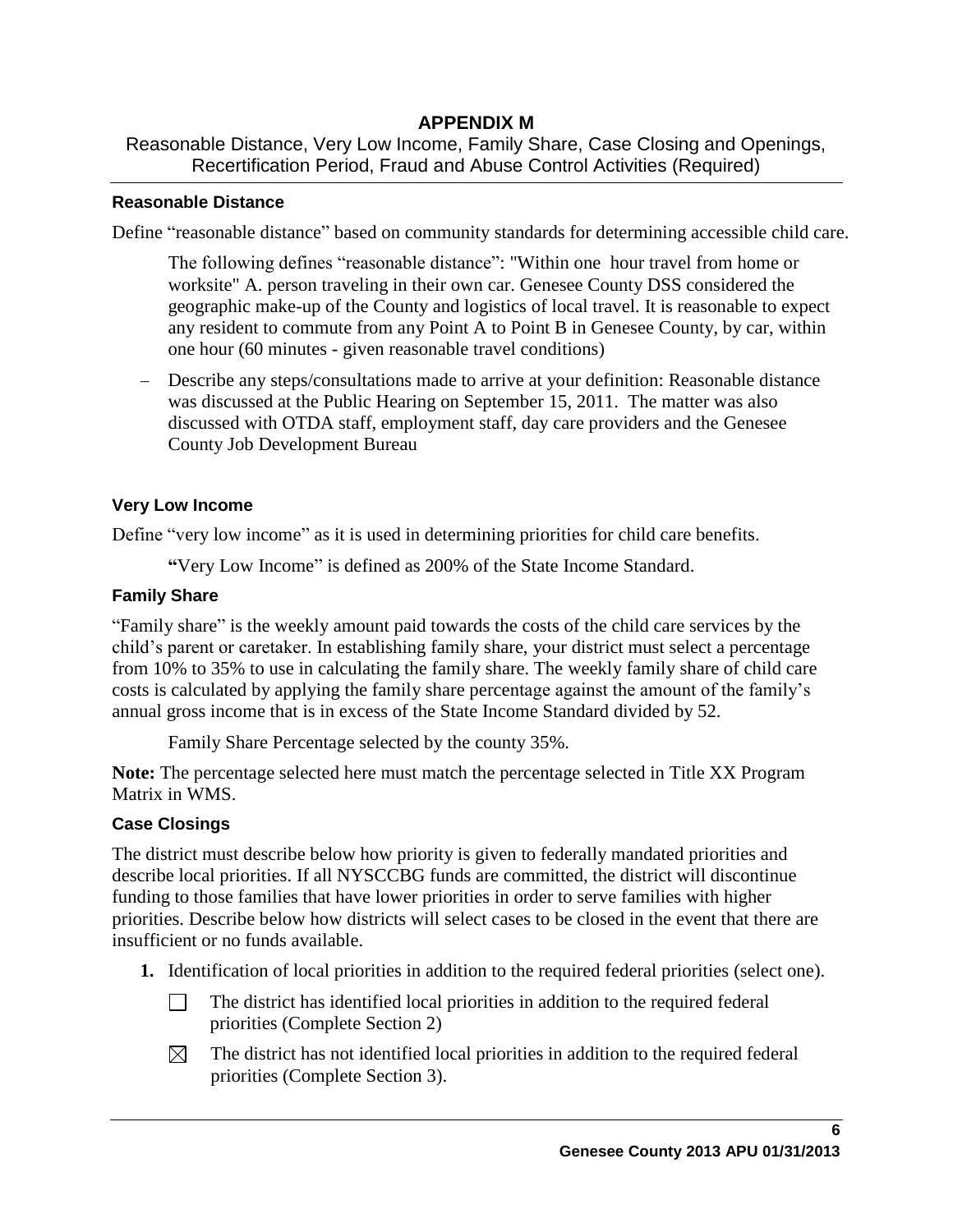- **2.** Describe how priority is given to federally mandated priorities and describe local priorities. If all NYSCCBG funds are committed, the district will discontinue funding to those families that have lower priorities in order to serve families with higher priorities. Describe in the space below how the district will select cases to be closed in the event that there are insufficient or no funds available.
	- **a.** The district will select cases to be closed based ONLY on income.
		- $\Box$  No.
		- $\Box$  Yes. Check 1 or 2 below.
			- 1)  $\Box$  The district will close cases from the highest income to lowest income.
			- $2)$  The district will close cases based on income bands. Describe the income bands, beginning at 200% of the State Income Standard and ending at 100% of the State Income Standard:
	- **b.** The district will select cases to be closed based ONLY on categories of families.
		- $\Box$  No.

| $\Box$ Yes. List the categories in the order that they will be closed, including the |
|--------------------------------------------------------------------------------------|
| optional categories selected in Appendix L:                                          |

- **c.** The district will select cases to be closed based on a combination of income and family category.
	- $\Box$  No.
	- $\Box$  Yes. List the categories and income groupings in the order that they will be closed:
- **d.** The district will select cases to be closed on a basis other than the options listed above.
	- $\Box$  No.
	- $\Box$  Yes. Describe how the district will select cases to be closed in the event that there are insufficient funds to maintain the district's current case load:
- **e.** The last cases to be closed will be those that fall under federal priorities. Identify how your district will prioritize federal priorities. Cases that are ranked 1 will be closed last.

| Very low income $\Box$ Rank 1 $\Box$ Rank 2                               |  |  |  |
|---------------------------------------------------------------------------|--|--|--|
| Families that have a child with special needs $\Box$ Rank 1 $\Box$ Rank 2 |  |  |  |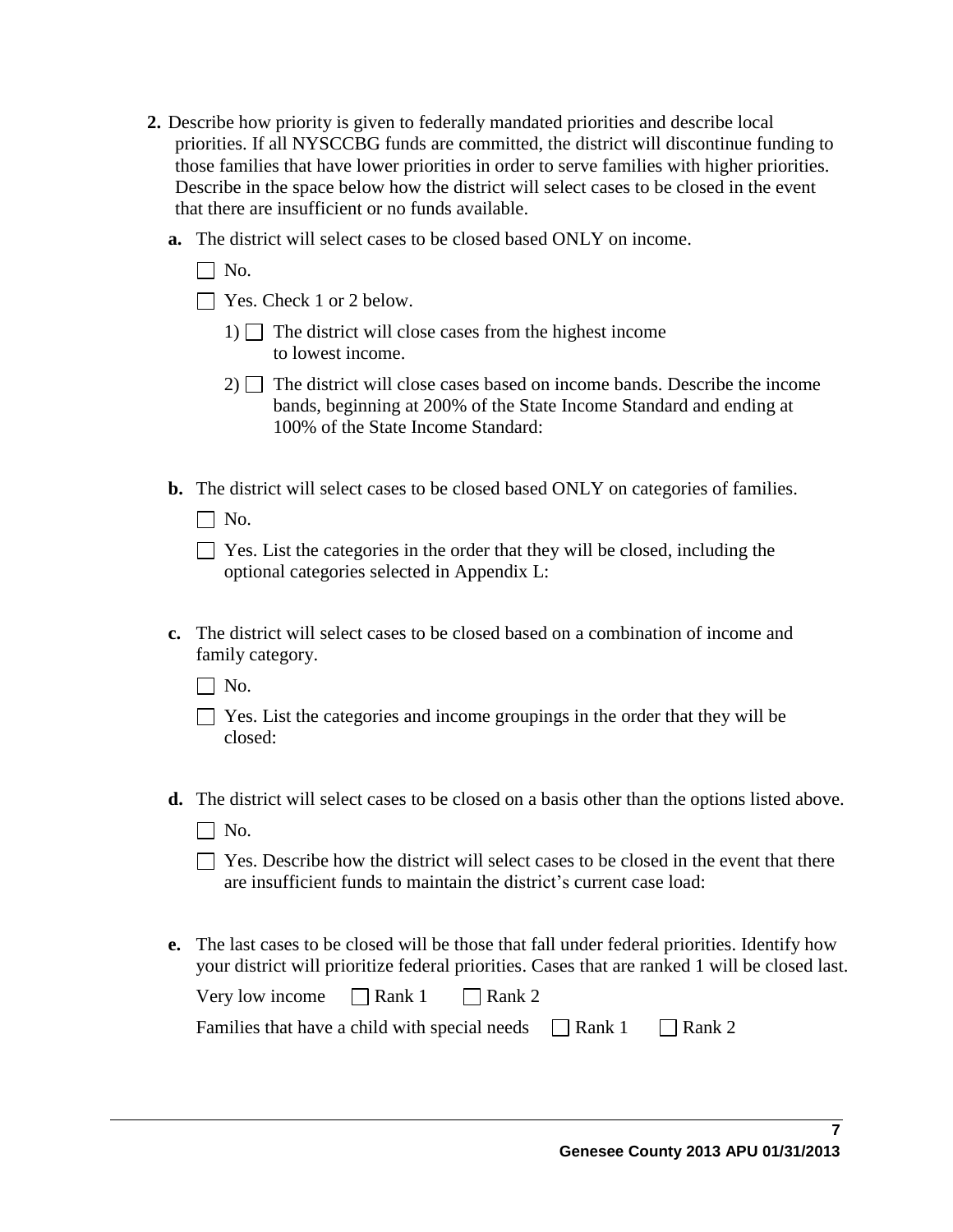- **3.** If all NYSCCBG funds are committed, case closings for families that are not eligible under a child care guarantee and are not a federally mandated priority must be based on the length of time in receipt of services. The length of time used to close cases may be based either on the shortest or longest time the family has received child care services, but must be consistent for all families.
	- **a.** Identify how the district will prioritize federal priorities. Cases that are ranked 1 will be closed last.

| Very low income $\boxtimes$ Rank 1 $\Box$ Rank 2            |  |                                                                                          |
|-------------------------------------------------------------|--|------------------------------------------------------------------------------------------|
| Families that have a child with special needs $\Box$ Rank 1 |  | $\boxtimes$ Rank 2                                                                       |
|                                                             |  | The district will close cases based on the federal priorities and the amount of time the |
| family has been receiving child care services.              |  |                                                                                          |

 $\Box$  Shortest time receiving child care services

- $\boxtimes$  Longest time receiving child care services
- **4.** The district will establish a waiting list for families whose cases were closed because our county did not have sufficient funds to maintain our current caseload.
	- $\boxtimes$  No.
	- Yes. Describe how these cases will be selected to be reopened if funds become available:

# **Case Openings**

Describe below how priority is given to federally mandated priorities and how the district will select cases to be opened in the event that insufficient funds are available.

**1.** The first cases to be opened will be those that fall under the federal priorities.

Identify how your district will prioritize federal priorities. Cases that are ranked 1 will be opened first.

Very low income  $\boxtimes$  Rank 1 Rank 2

Families that have a child with special needs  $\Box$  Rank 1  $\Box$  Rank 2

- **2.** The district will select cases to be opened based ONLY on income.
	- $\Box$  No.
	- $\boxtimes$  Yes. Check 1 or 2 below.
		- 1)  $\boxtimes$  The district will open cases from the lowest income to highest income.
		- $2)$  The district will open cases based on income bands. Describe the income bands, beginning at 200% of the State Income Standard and ending at 100% of the State Income Standard:
- **3.** The district will select cases to be opened based ONLY on category.
	- $\boxtimes$  No.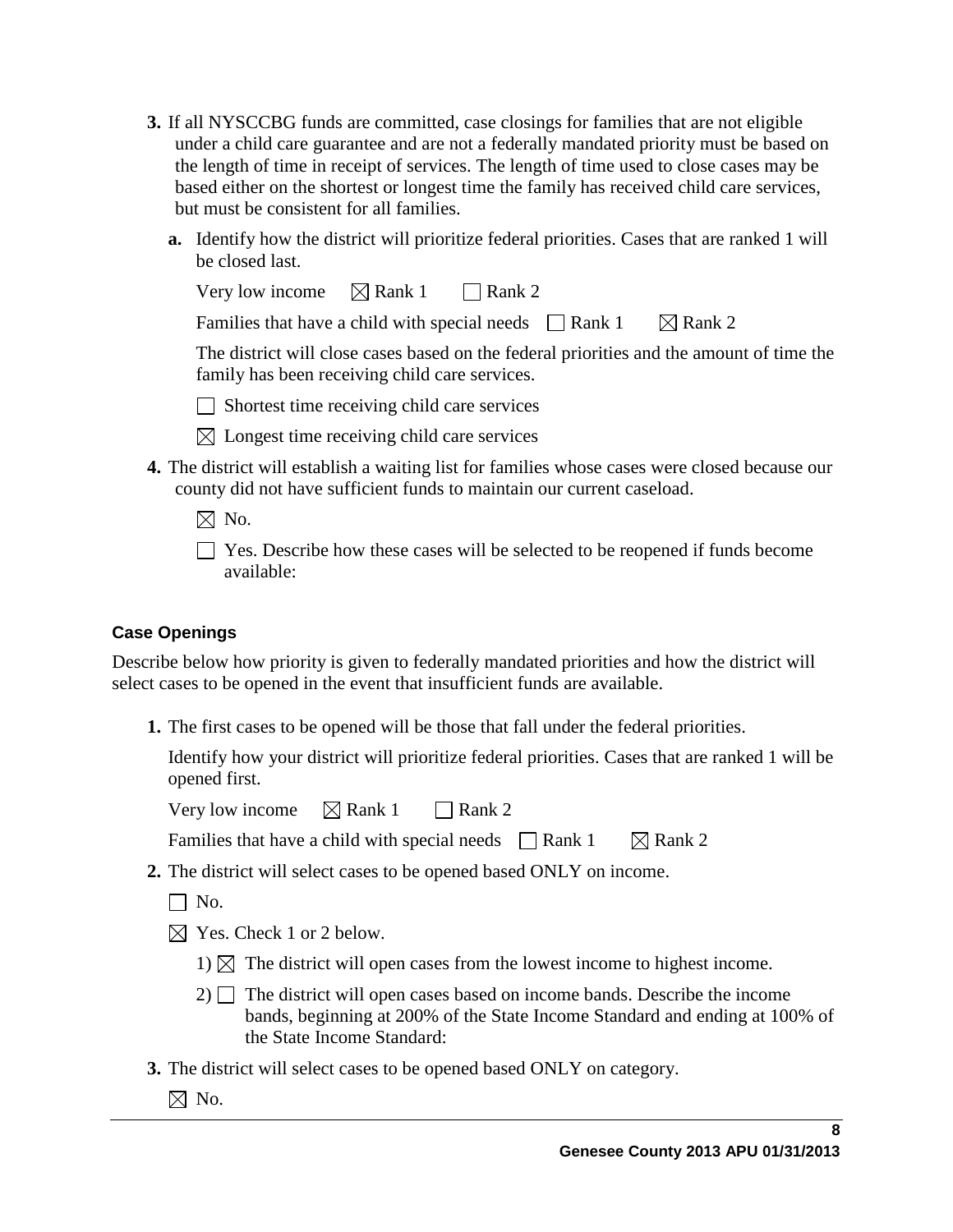$\Box$  Yes. List the categories in the order that they will be opened, including the optional categories selected in Appendix L:

**4.** The district will select cases to be opened based on a combination of income and category of family.

 $\boxtimes$  No.

- $\Box$  Yes. List the categories and income groupings in the order that they will be opened:
- **5.** The district selects cases to be opened on a basis other than the options listed above.

 $\boxtimes$  No.

- $\Box$  Yes. Describe how the district will select cases to be opened in the event that there are not sufficient funds to open all eligible families:
- **6.** The district will establish a waiting list when there are not sufficient funds to open all eligible cases.

 $\Box$  No.

 $\boxtimes$  Yes. Describe how these cases will be selected to be opened when funds become available:

From a waiting list, from those who have been on the list the longest will be opened first, as long as they are still eligible.

The district's recertification period is every  $\boxtimes$  six months  $\Box$  twelve months

# **Fraud and Abuse Control Activities**

**Describe below the criteria the district will use to determine which child care subsidy applications suggest a higher than acceptable risk for fraudulent or erroneous child care subsidy payment in addition to procedures for referring such applications to the district's front-end detection system.**

Documents or information provided are inconsistent with application, such as a different name used for signature. Prior history of denial, case closing, or overpayments resulting from an investigation. Application inconsistent with prior case. No absent parent information or information is inconsistent with application.

## **Describe the sampling methodology used to determine which cases will require verification of an applicant's or recipient's continued need for child care, including, as applicable, verification of participation in employment, education, or other required activities.**

Non-TA daycare will be reviewed by a random sampling on a monthly basis. 10% of the non-TA care caseload will be reviewed yearly. This averages to approximately 3 cases/month and the review will include the 3 previous months billing. The random sample will be obtained by using the monthly reports received by the Accounting Department.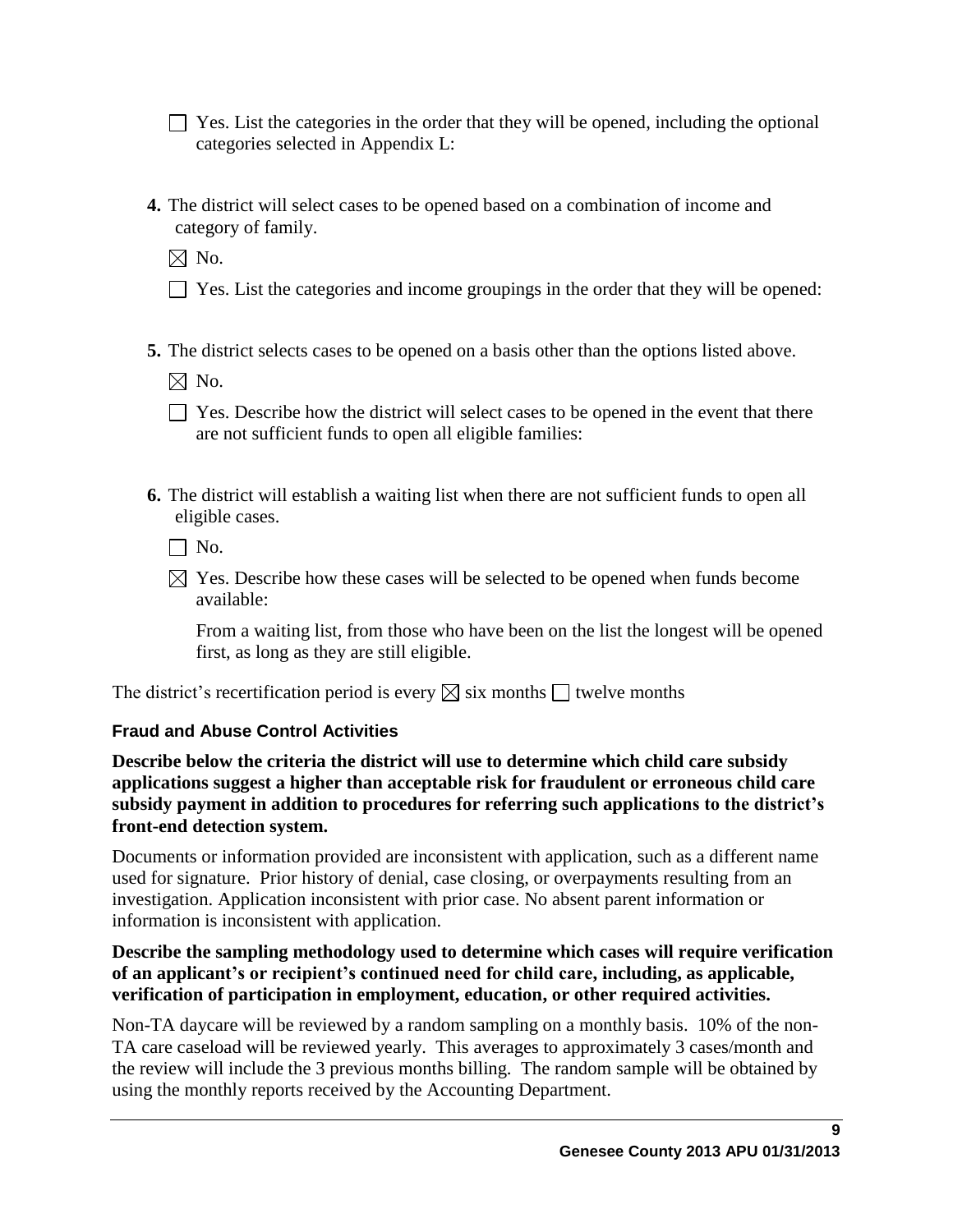**Describe the sampling methodology used to determine which providers of subsidized child care services will be reviewed for the purpose of comparing the child care provider's attendance forms for children receiving subsidized child care services with any Child and Adult Care Food Program inspection forms to verify that child care was actually provided on the days listed on the attendance forms.** 

Child Care providers of subsidized services that participate in the CACFP will be reviewed by random sampling. 10% of these providers will be reviewed on a yearly basis. The review will encompass the two previous months billing. The sampling will be obtained by random selection of one provider from the list.

## **Inspections of Child Care Provider Records and Premises**

The district may choose to make announced or unannounced inspections of the records and premises of a provider/program that provides child care for subsidized children for the purpose of determining whether the child care provider is in compliance with applicable laws and regulations and any additional requirements imposed on such a provider by the social services district Per 18 NYCRR 415.4(h) (3). Does the district choose to make inspections of such child care providers/programs?

 $\boxtimes$  No.

- Yes. Provide the details of your inspections plan below.
	- A. The following *types* of subsidized child care providers/programs are subject to this requirement:

Legally-Exempt Child Care

In-Home; Family Child Care;

Group programs not operating under the auspices of another government agency

Group programs operating under the auspices of another government agency

Licensed or Registered

| Family Day Care; | Registered School Age Child Care |
|------------------|----------------------------------|
|                  |                                  |

Group Family Day Care; Day Care Centers; Small Day Care Centers;

B. The district  $\Box$  does  $\overline{OR} \Box$  does not:

Reserve the right to make inspections *PRIOR to subsidized children receiving care* in a **home** where the inspection is for the purpose of determining whether the child care provider is in compliance with applicable laws and regulations and any additional requirements imposed on such a provider by the social services district.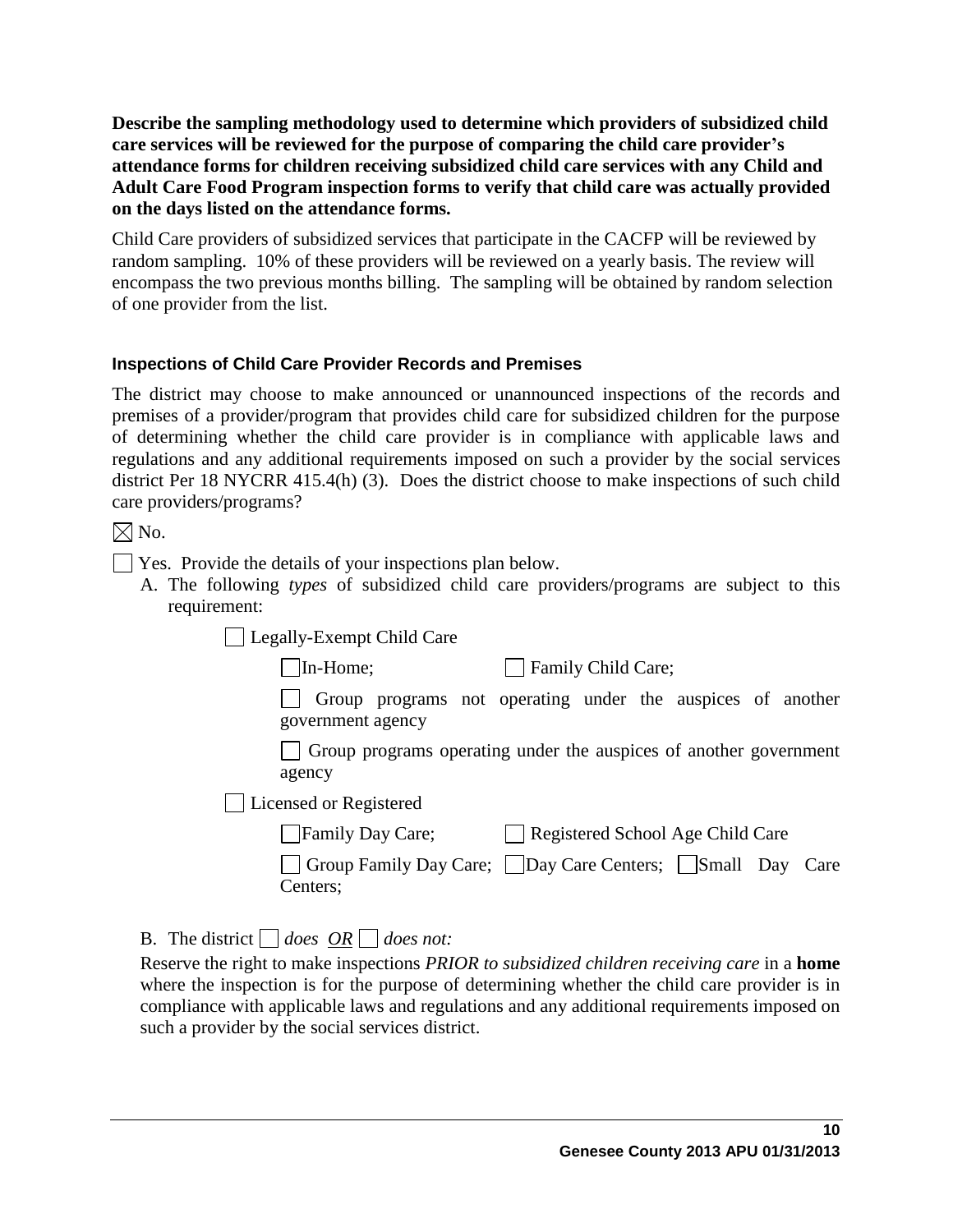- C. The district will report violations of regulations as follows:
	- Violations by a licensed or registered child care provider will be reported to the applicable Office of Children and Families (OCFS) Regional Office.
	- Violations by an enrolled or enrolling legally-exempt child care provider will be reported to the applicable Enrollment Agency.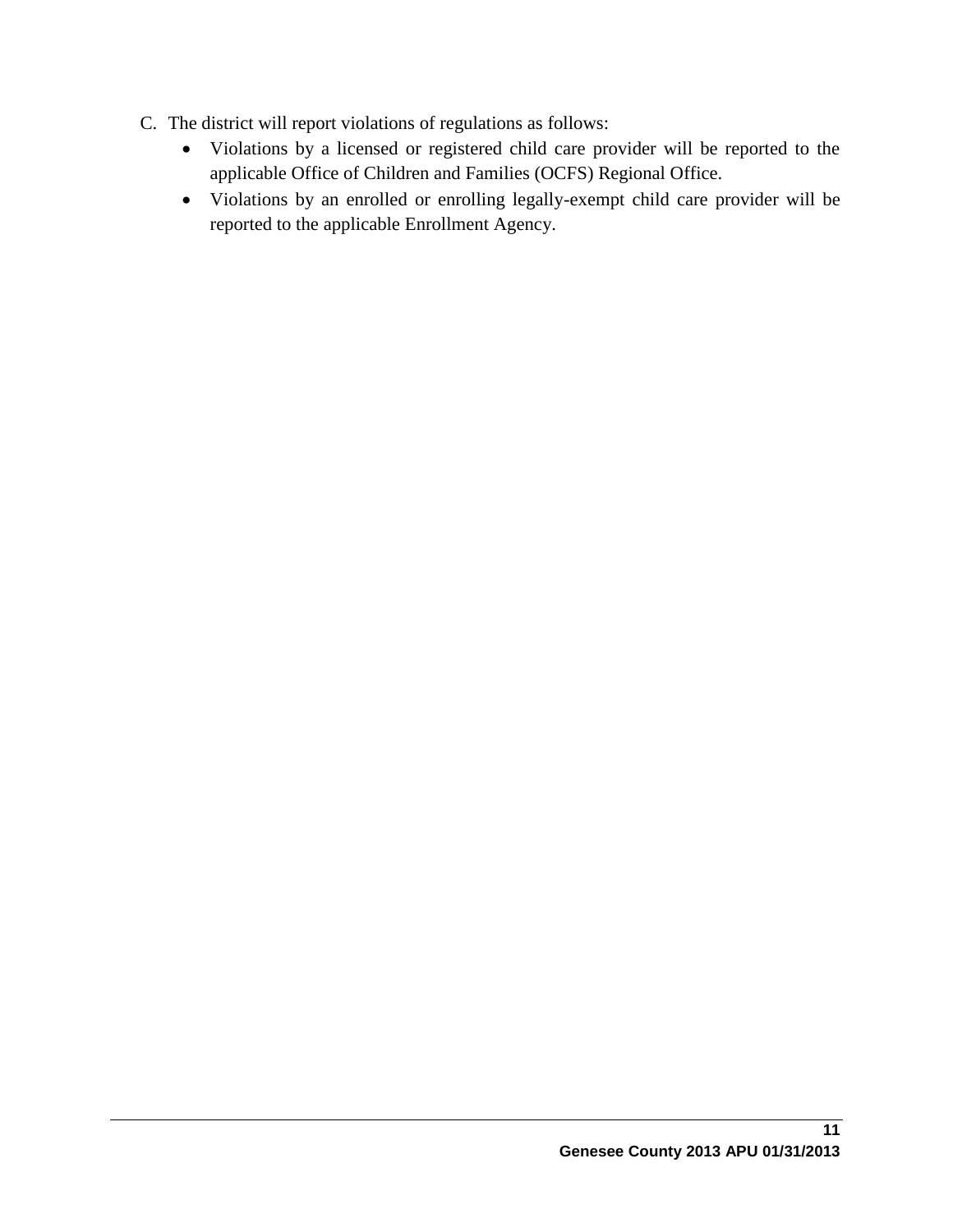# **APPENDIX N** District Options (Required)

Districts have some flexibility to administer their child care subsidy programs to meet local needs. Check which options that your district wishes to include in your county plan. Complete the attached appendices for any area(s) checked.

- **1.**  $\Box$  The district has chosen to establish funding set-asides for NYSCCBG (complete Appendix O).
- **2.**  $\boxtimes$  The district is using Title XX funds for the provision of child care services (complete Appendix P).
- **3.** The district has chosen to establish additional local standards for child care providers (complete Appendix Q).
- **4.**  $\boxtimes$  The district has chosen to make payments to child care providers for absences (complete Appendix R).
- **5.** The district has chosen to make payments to child care providers for program closures (complete Appendix S).
- **6.**  $\Box$  The district has chosen to pay for transportation to and from a child care provider (complete Appendix T).
- **7.**  $\Box$  The district has chosen to pay up to 15% higher than the applicable market rates for regulated child care services that have been accredited by a nationally recognized child care organization (complete Appendix T).
- **8.**  $\Box$  The district has chosen to pay up to 15% higher than the applicable market rates for non-traditional hours (complete Appendix T).
- **9.** The district has chosen to pay up to 75% of the enhanced market rate for legallyexempt family and in-home child care providers who have completed 10 hours of training, which has been verified by the Legally-Exempt Caregiver Enrollment Agency (complete Appendix T).
- **10.** The district has chosen to pay for child care services while a caretaker who works the second or third shift sleeps (complete Appendix T).
- **11.**  $\Box$  The district has chosen to make payments to child care providers who provide child care services, which exceed 24 consecutive hours (complete Appendix T).
- **12.**  $\boxtimes$  The district has chosen to include 18-, 19- or 20-year-olds in the Child Care Services Unit (complete Appendix U)
- **13.** The district is seeking a waiver from one or more regulatory provisions. Such waivers are limited to those regulatory standards that are not specifically included in law (complete Appendix U).
- **14.**  $\boxtimes$  The district has chosen to pay for breaks in activity for low income families (non public assistance families). Complete Appendix U.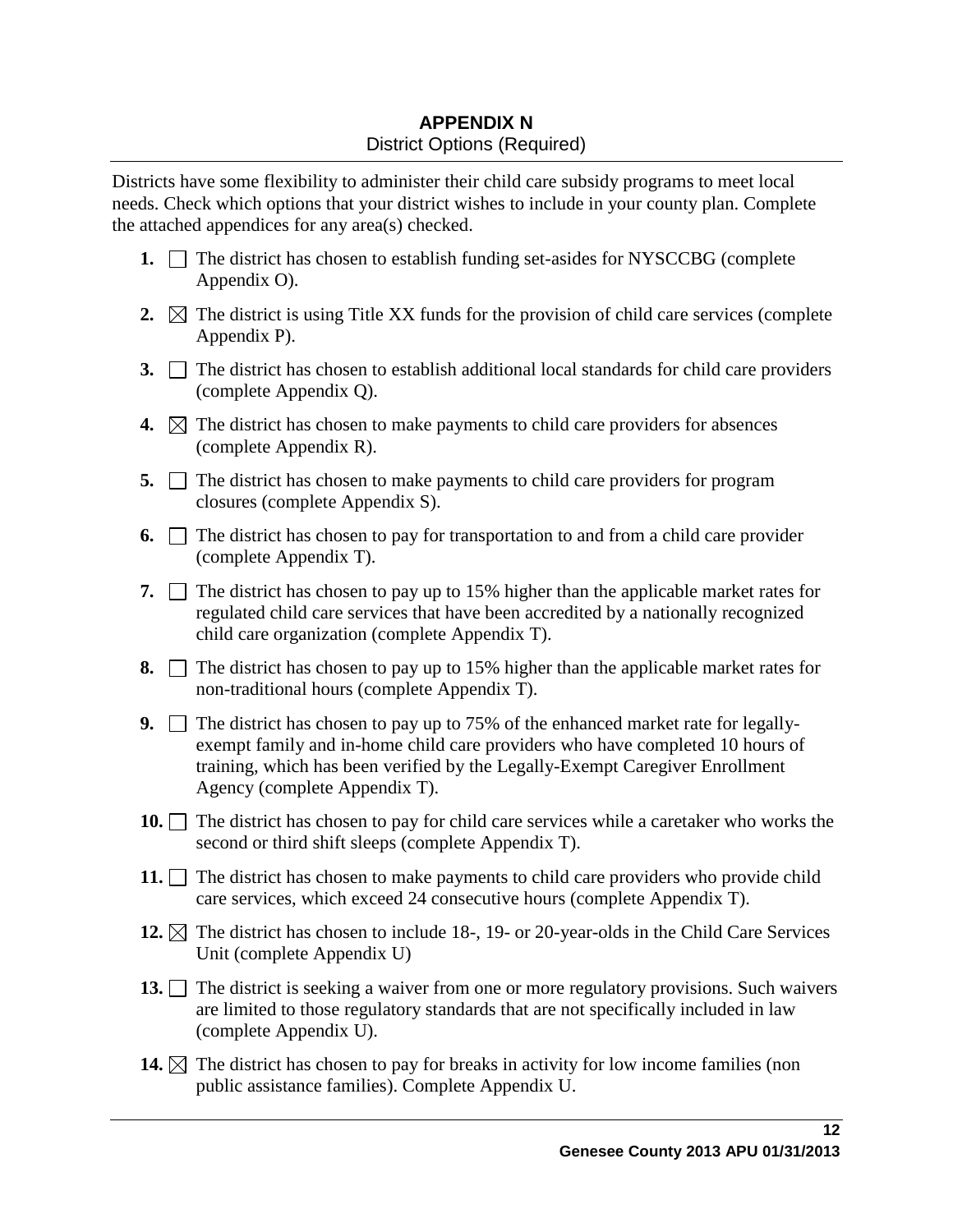15.  $\boxtimes$  The district has chosen to use local equivalent forms such as, but not limited to, child care application, client notification, and/or enrollment forms (attach copies of the local equivalent forms your district uses).

*Any previous approvals for local equivalent forms will not be carried forward into this county plan. Therefore, any local equivalent forms a district wishes to establish or renew must be included in this plan and will be subject to review and approval by OCFS.*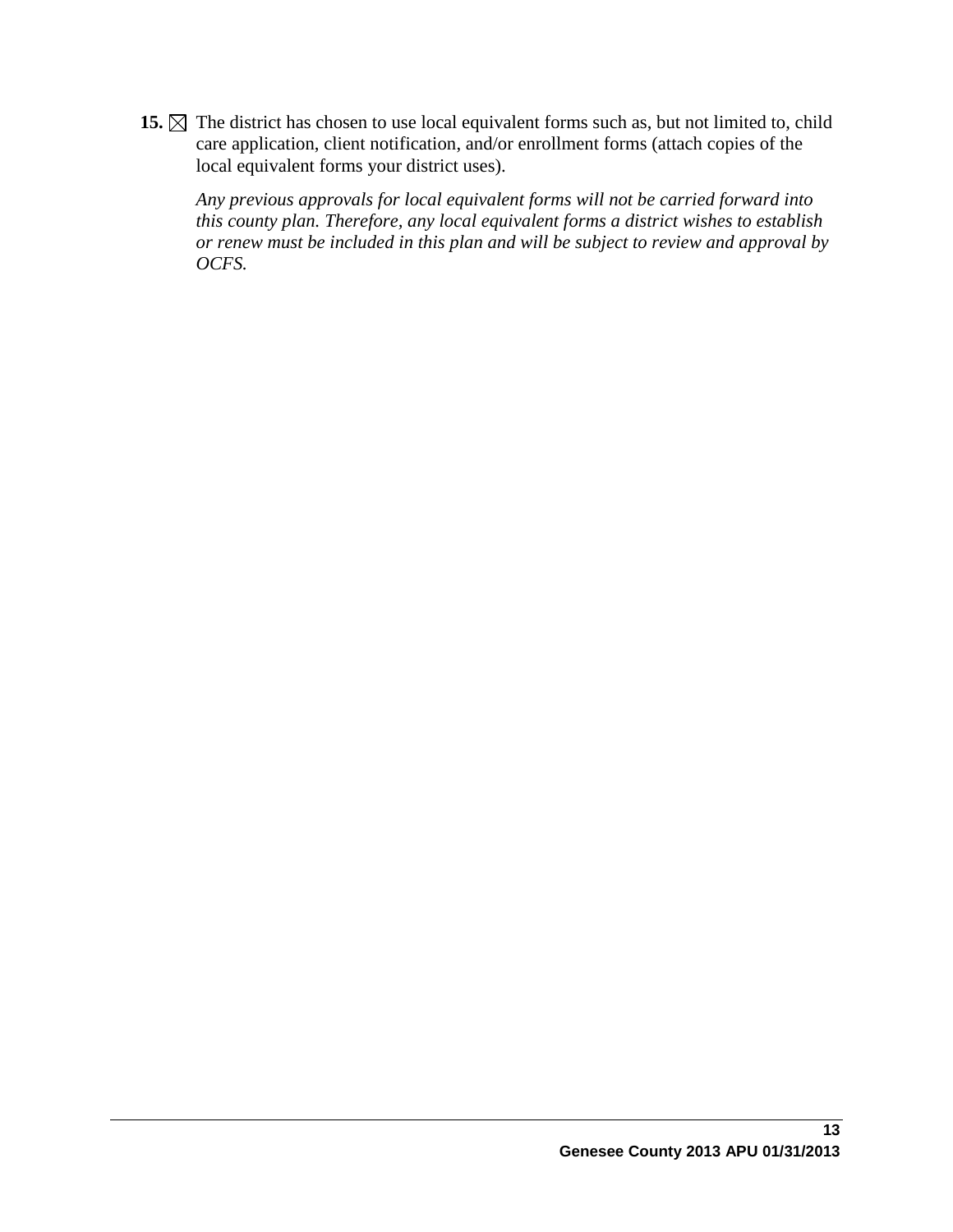# **APPENDIX O** Funding Set-Asides (Optional)

### **Total NYSCCBG Block Grant Amount, Including Local Funds**

| <b>Total Set-Asides</b> |  |
|-------------------------|--|
| Category:               |  |
| Category:               |  |
| Category:               |  |
| Category:               |  |
| Category:               |  |
| Category:               |  |
| Category:               |  |
|                         |  |

Describe for each category the rationale behind specific set-aside amounts from the NYSCCBG (e.g., estimated number of children).

Category:

Description:

Category:

Description:

Category:

Description:

Category:

Description:

The following amounts are set aside for specific priorities from the Title XX block grant:

| Category: |  |
|-----------|--|
| Category: |  |
| Category: |  |

Describe for each category the rationale behind specific amounts set aside from of the Title XX block grant (e.g., estimated number of children).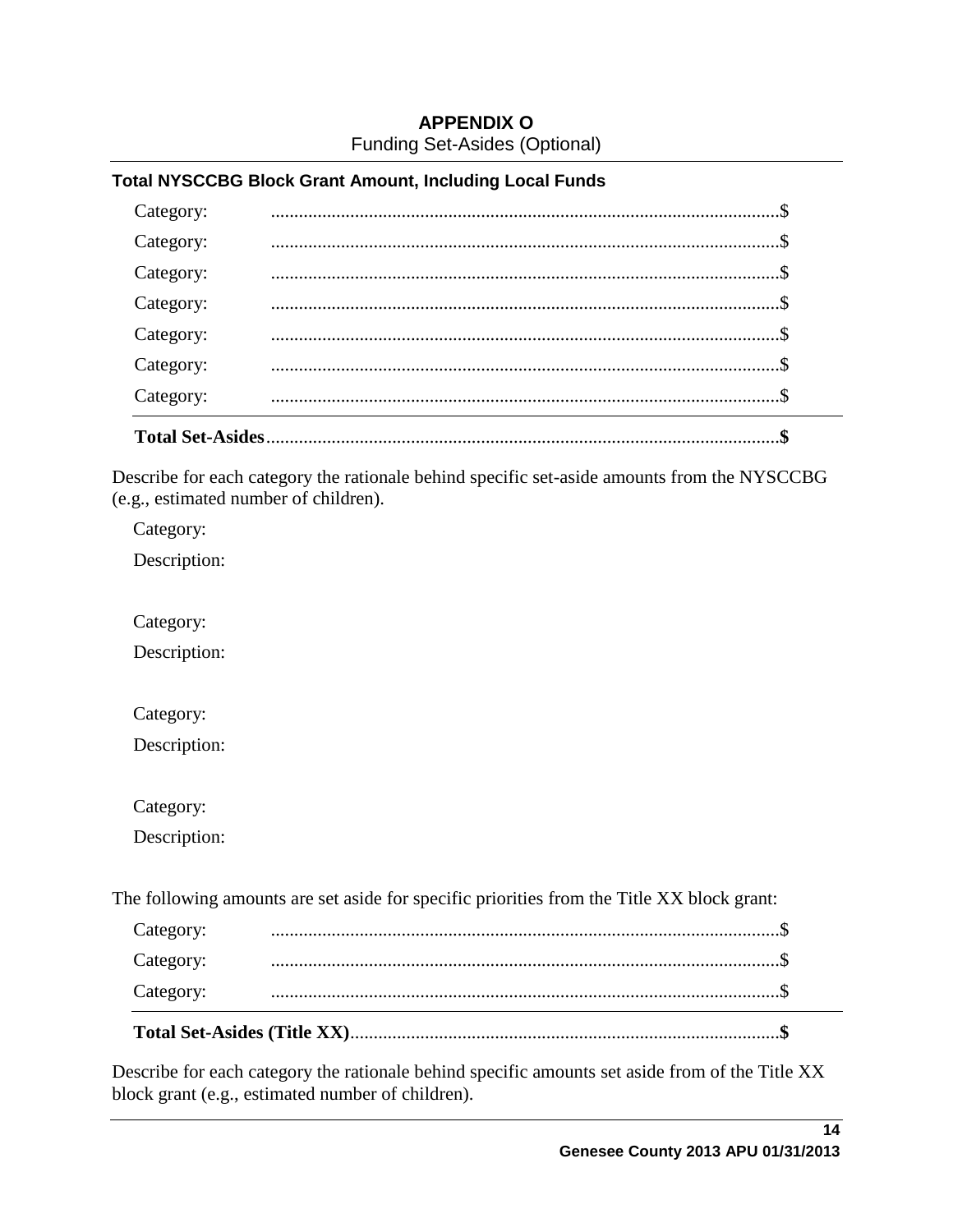Category:

Description:

Category:

Description:

Category:

Description:

Category:

Description: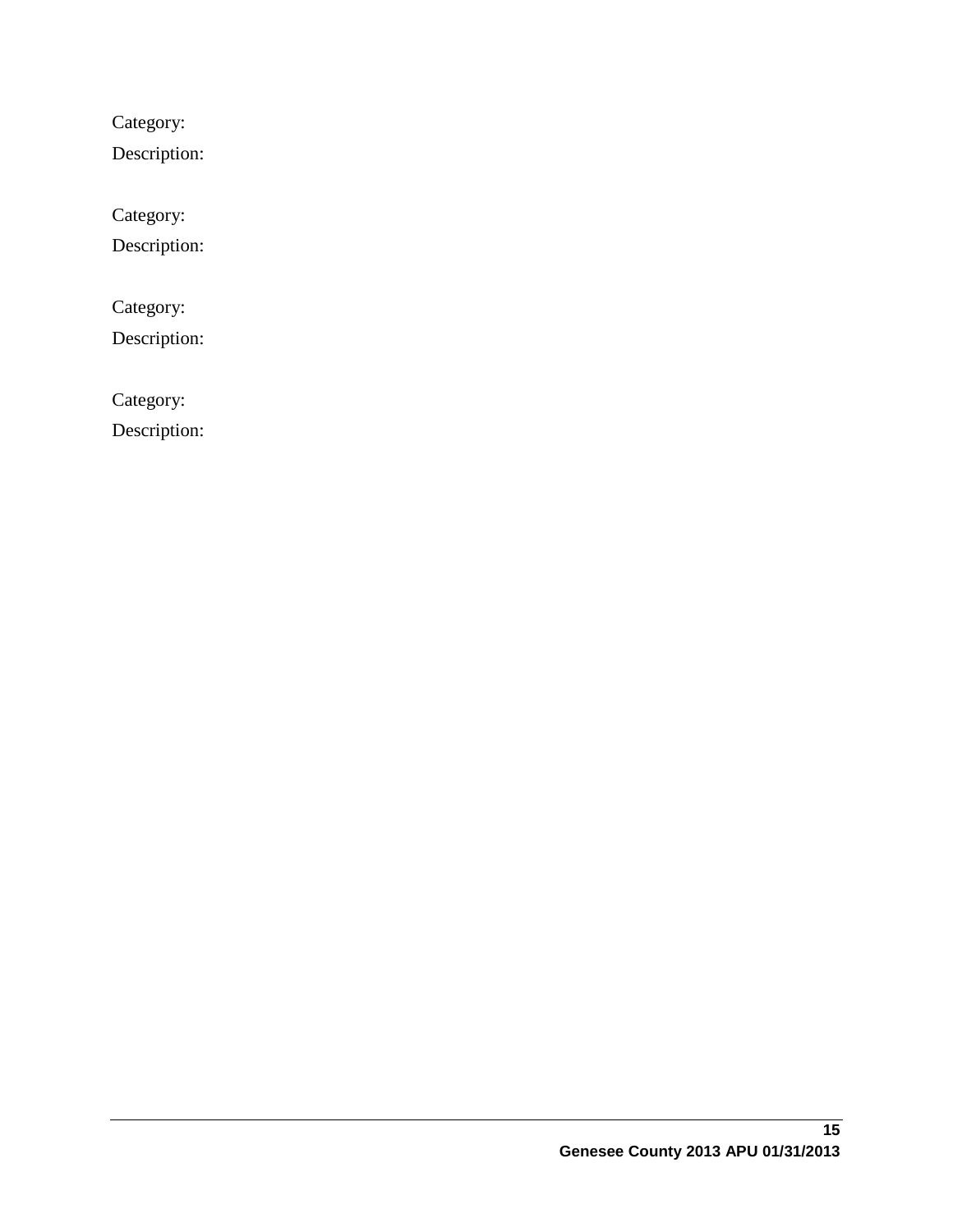# **APPENDIX P** Title XX Child Care (Optional)

| Enter projected total Title XX expenditures for the plan's duration: \$ 0.00                                                                                                                                                                                                                                                                                                                                                                                                                   |  |  |
|------------------------------------------------------------------------------------------------------------------------------------------------------------------------------------------------------------------------------------------------------------------------------------------------------------------------------------------------------------------------------------------------------------------------------------------------------------------------------------------------|--|--|
| Indicate the financial eligibility limits (percentage of State Income Standard) your district will<br>apply based on family size. Maximum reimbursable limits are 275% for a family of one or two,<br>255% for a family of three, and 225% for a family of four or more. Districts that are utilizing<br>Title XX funds only for child protective and/or preventive child care services must not enter<br>financial eligibility limits as these services are offered without regard to income. |  |  |
| Family Size: (2)<br>$\%$<br>(3)<br>$\%$<br>(4)<br>$\%$                                                                                                                                                                                                                                                                                                                                                                                                                                         |  |  |
| Programmatic Eligibility for Income Eligible Families (Check all that apply.)                                                                                                                                                                                                                                                                                                                                                                                                                  |  |  |
| Title XX:<br>employment<br>education/training                                                                                                                                                                                                                                                                                                                                                                                                                                                  |  |  |
| illness/incapacity<br>seeking employment<br>$\mathbb{R}^n$                                                                                                                                                                                                                                                                                                                                                                                                                                     |  |  |
| domestic violence<br>homelessness                                                                                                                                                                                                                                                                                                                                                                                                                                                              |  |  |
| emergency situation of short duration                                                                                                                                                                                                                                                                                                                                                                                                                                                          |  |  |
| participating in an approved substance abuse treatment program                                                                                                                                                                                                                                                                                                                                                                                                                                 |  |  |
| Does the district apply any limitations to the programmatic eligibility criteria?                                                                                                                                                                                                                                                                                                                                                                                                              |  |  |
| $\Box$ No<br>$\exists$ Yes                                                                                                                                                                                                                                                                                                                                                                                                                                                                     |  |  |
| (See Technical Assistance #1 for information on limiting eligibility.)                                                                                                                                                                                                                                                                                                                                                                                                                         |  |  |
| If yes, describe eligibility criteria:                                                                                                                                                                                                                                                                                                                                                                                                                                                         |  |  |
| Does the district prioritize certain eligible families for Title XX funding?                                                                                                                                                                                                                                                                                                                                                                                                                   |  |  |
| $\Box$ Yes<br>$\Box$ No                                                                                                                                                                                                                                                                                                                                                                                                                                                                        |  |  |
| If yes, describe which families will receive priority:                                                                                                                                                                                                                                                                                                                                                                                                                                         |  |  |
| Does the district use Title XX funds for child care for open child protective services cases?                                                                                                                                                                                                                                                                                                                                                                                                  |  |  |
| $\boxtimes$ Yes<br>$\neg$ No                                                                                                                                                                                                                                                                                                                                                                                                                                                                   |  |  |
| Does the district use Title XX funds for child care for open child preventive services cases?                                                                                                                                                                                                                                                                                                                                                                                                  |  |  |
| $\boxtimes$ Yes<br>$\log$                                                                                                                                                                                                                                                                                                                                                                                                                                                                      |  |  |
|                                                                                                                                                                                                                                                                                                                                                                                                                                                                                                |  |  |
|                                                                                                                                                                                                                                                                                                                                                                                                                                                                                                |  |  |
|                                                                                                                                                                                                                                                                                                                                                                                                                                                                                                |  |  |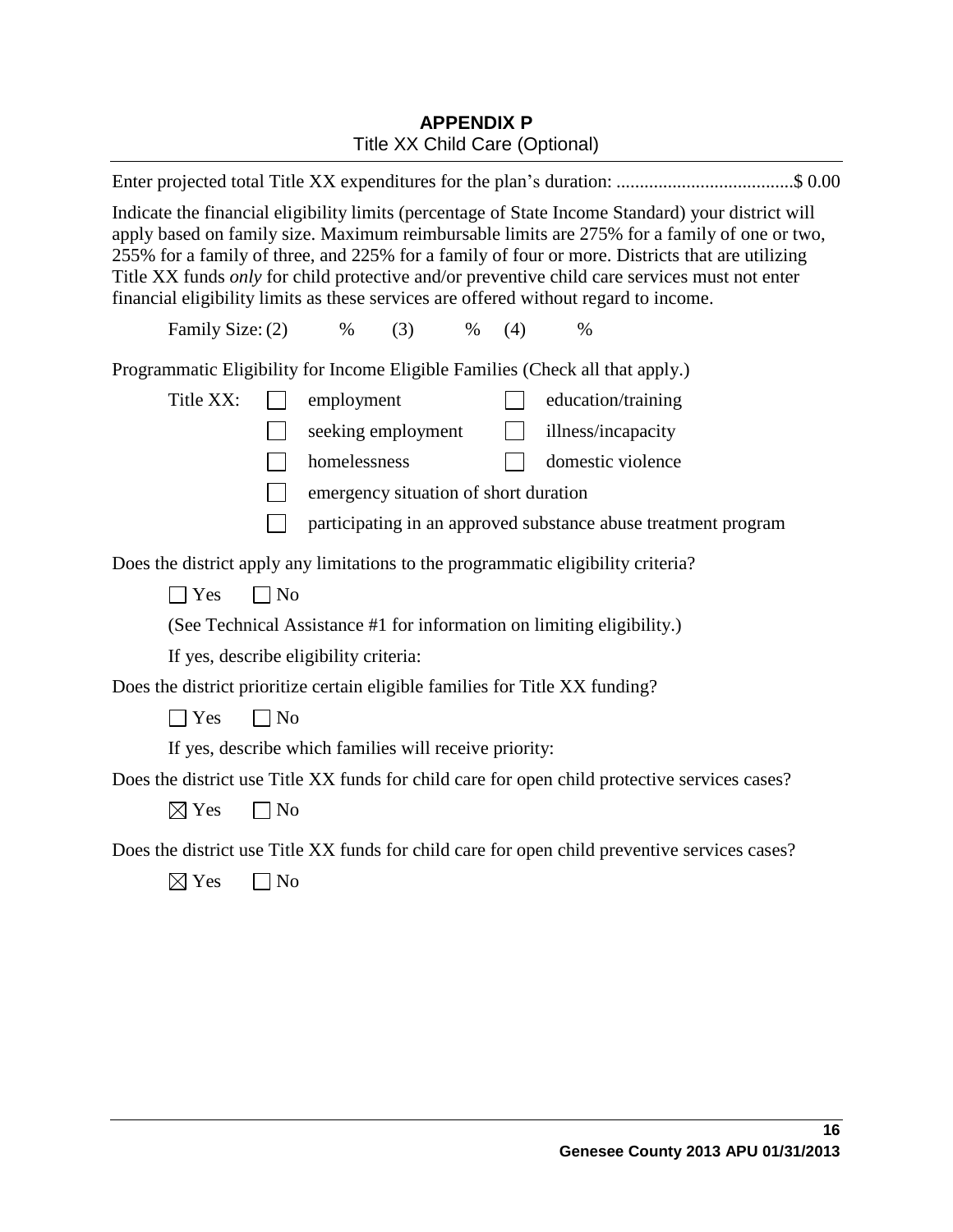The district may propose local standards in addition to the State standards for legally-exempt providers who will receive child care subsidies. This appendix must be completed for **each** additional standard that the district wishes to implement.

| 1. Check or describe in the space provided below the additional local standards that will be |
|----------------------------------------------------------------------------------------------|
| required of child care providers/programs.                                                   |

| $\Box$ Verification that the provider has given the parent/caretaker complete and accurate |
|--------------------------------------------------------------------------------------------|
| information regarding any report of child abuse or maltreatment in which they are          |
| named as an indicated subject                                                              |

 $\Box$  Local criminal background check

 $\Box$  Requirement that providers that care for subsidized children for 30 or more hours a week participate in the Child and Adult Food Care Program (CACFP)

 $\Box$  Site visits by the local district

□ Other (please describe):

**2.** Check below the type of child care program to which the additional standard will apply and indicate the roles of the persons to whom it will apply in cases where the standard is person-specific.

□ Legally-exempt family child care program. Check all that apply.

| $\Box$ Provider | $\Box$ Provider's Employee | <b>Provider's Volunteer</b> |
|-----------------|----------------------------|-----------------------------|
|-----------------|----------------------------|-----------------------------|

□ Legally-exempt in-home child care program. Check all that apply.

□ Provider Provider's Employee Provider's Volunteer

| □ Legally-exempt group providers not operating under the auspices of another |  |
|------------------------------------------------------------------------------|--|
| government agency. Check all that apply.                                     |  |

□ Provider Provider's Employee Provider's Volunteer

□ Legally-exempt group providers operating under the auspices of another government or tribal agency. Check all that apply.

□ Provider Provider's Employee Provider's Volunteer

- 
- **3.** Districts are responsible for implementation of the additional local standard unless they have a formal agreement or contract with another organization. Check the organization that will be responsible for the implementation of the additional local standard.

 $\Box$  Local social services staff

Provide the name of the unit and contact person: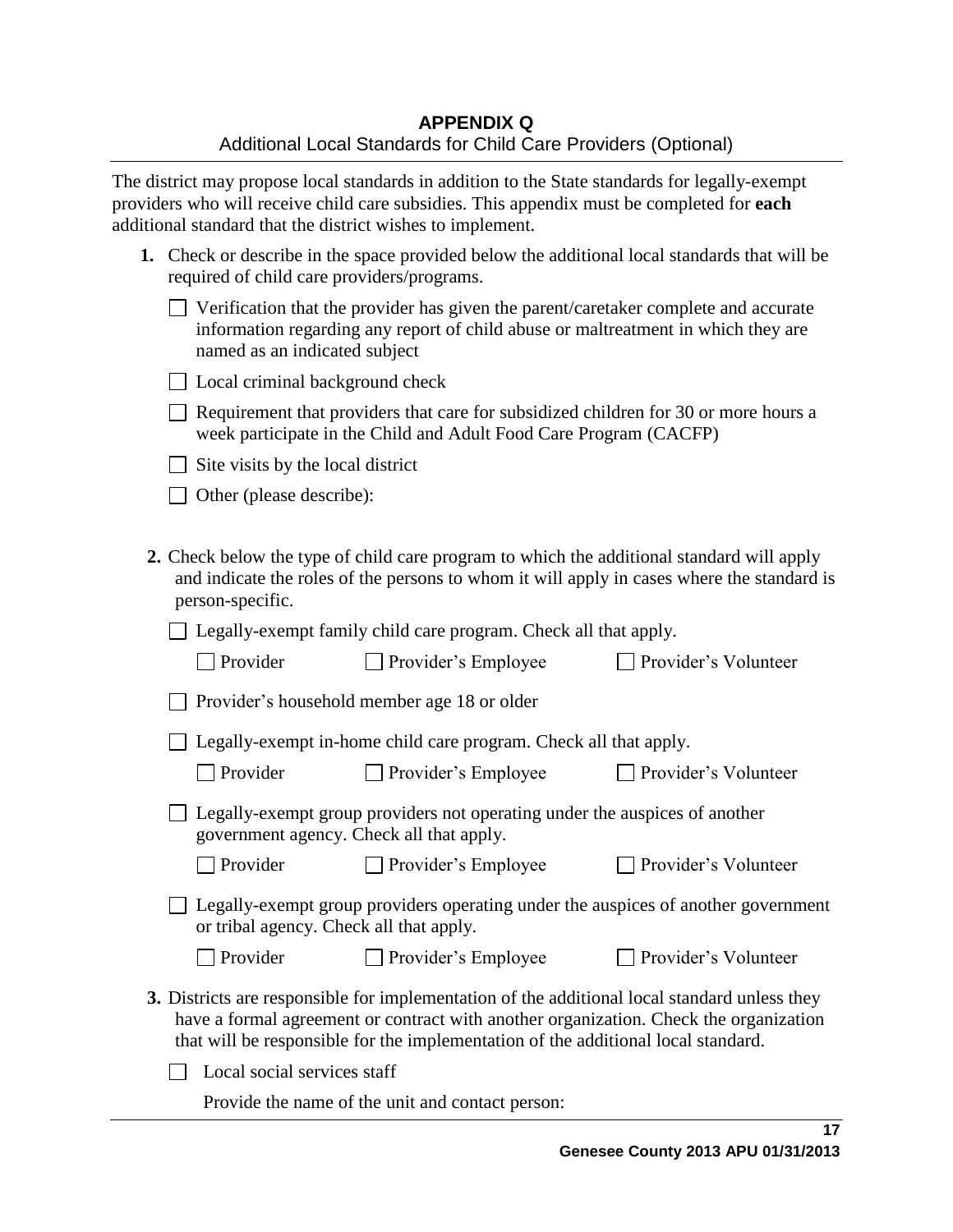Contracted agency

Provide the name of the agency and contact person:

**4.** Are there any costs associated with the additional standard?

 $\bigcap$  Yes  $\bigcap$  No

**Note:** Costs associated with the additional standard cannot be passed on to the provider.

- **5.** Describe the steps for evaluating whether the additional local standard has been met.
- **6.** Indicate how frequently reviews of the additional standard will be conducted. Check all that apply.

Legally-Exempt Programs:

providers.)

| $\Box$ Initial enrollment | During the 12-month enrollment period |  |  |
|---------------------------|---------------------------------------|--|--|
| $\Box$ Re-enrollment      | $\Box$ Other                          |  |  |

- **7.** In the space below, described the procedures the district will use to notify the Legally-Exempt Caregiver Enrollment Agency (EA) as to whether the legally-exempt provider is in compliance with the additional local standards. Districts must notify the EA within 25 days from the date they received the referral from the EA. (Districts need to describe this procedure only if the additional local standard is applied to legally-exempt child care
	- **8.** Describe the justification for the additional standard in the space below.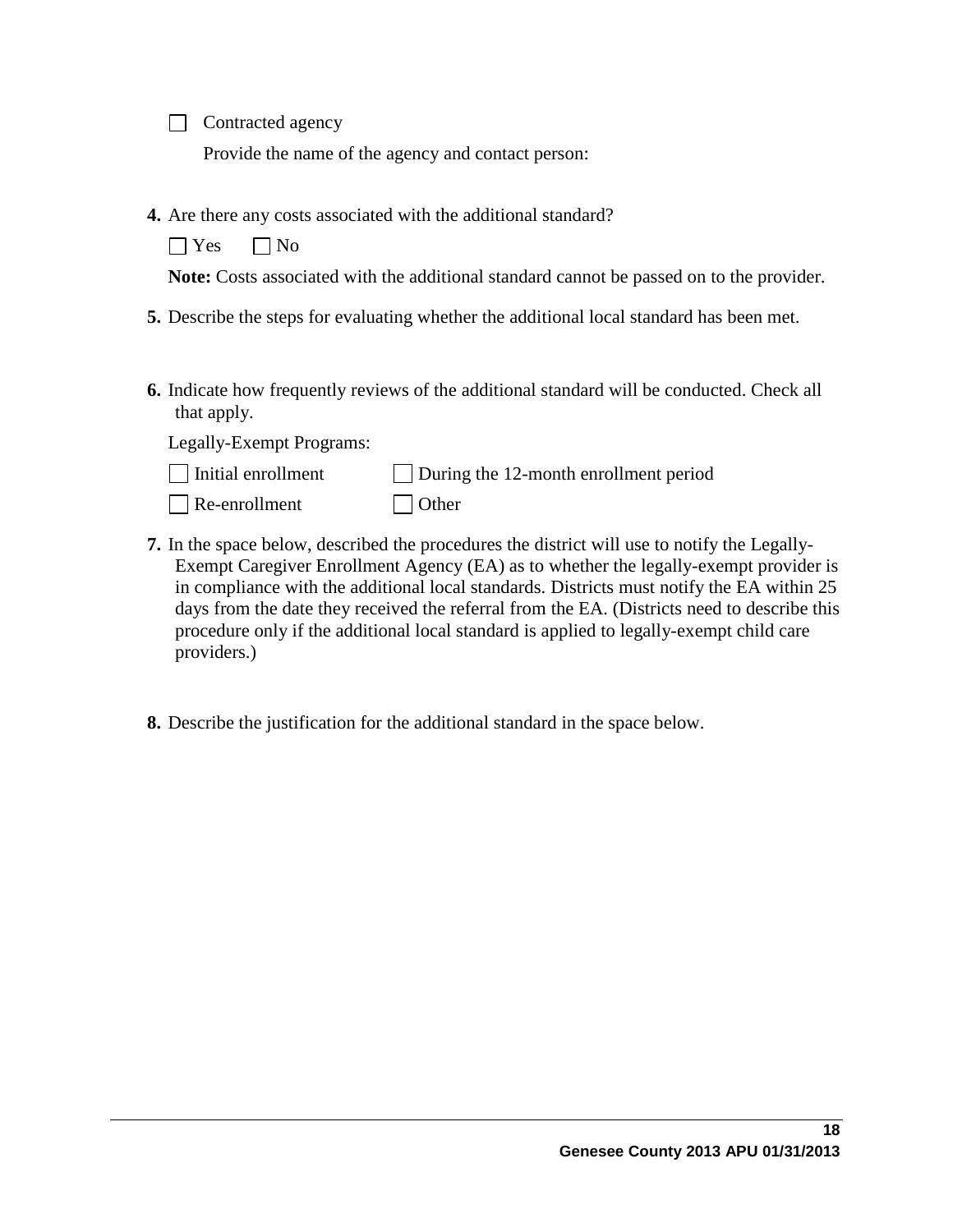| <b>APPENDIX R</b>                                       |
|---------------------------------------------------------|
| Payment to Child Care Providers for Absences (Optional) |

The following providers are eligible for payment for absences (check all that are eligible):

 $\boxtimes$  Day Care Center  $\Box$  Legally-Exempt Group

 $\boxtimes$  Group Family Day Care  $\boxtimes$  School Age Child Care

 $\boxtimes$  Family Day Care

Our county will only pay for absences to providers with which the district has a contract or letter of intent.

 $\boxtimes$  Yes  $\Box$  No

| Base period (check one) | $\boxtimes$ 3 months | $\Box$ 6 months |
|-------------------------|----------------------|-----------------|

Number of absences allowed during base period:

| <b>Period</b> | <b>Routine Limits</b><br>$#$ of days) | <b>Extenuating</b><br><b>Circumstances</b><br>$#$ of days) | <b>Total Number of</b><br><b>Absences Allowed</b><br>$#$ of days) |
|---------------|---------------------------------------|------------------------------------------------------------|-------------------------------------------------------------------|
| In a month    |                                       |                                                            | 1つ                                                                |
| Base period   |                                       | N/A                                                        |                                                                   |

List reasons for absences for which the district will allow payment:

Child illness and/or parent illness

List any limitations on the above providers' eligibility for payment for absences:

Unwillingness to provide care for child.

**Note:** Legally-exempt family child care and in-home child care providers are **not** eligible to receive payment for absences.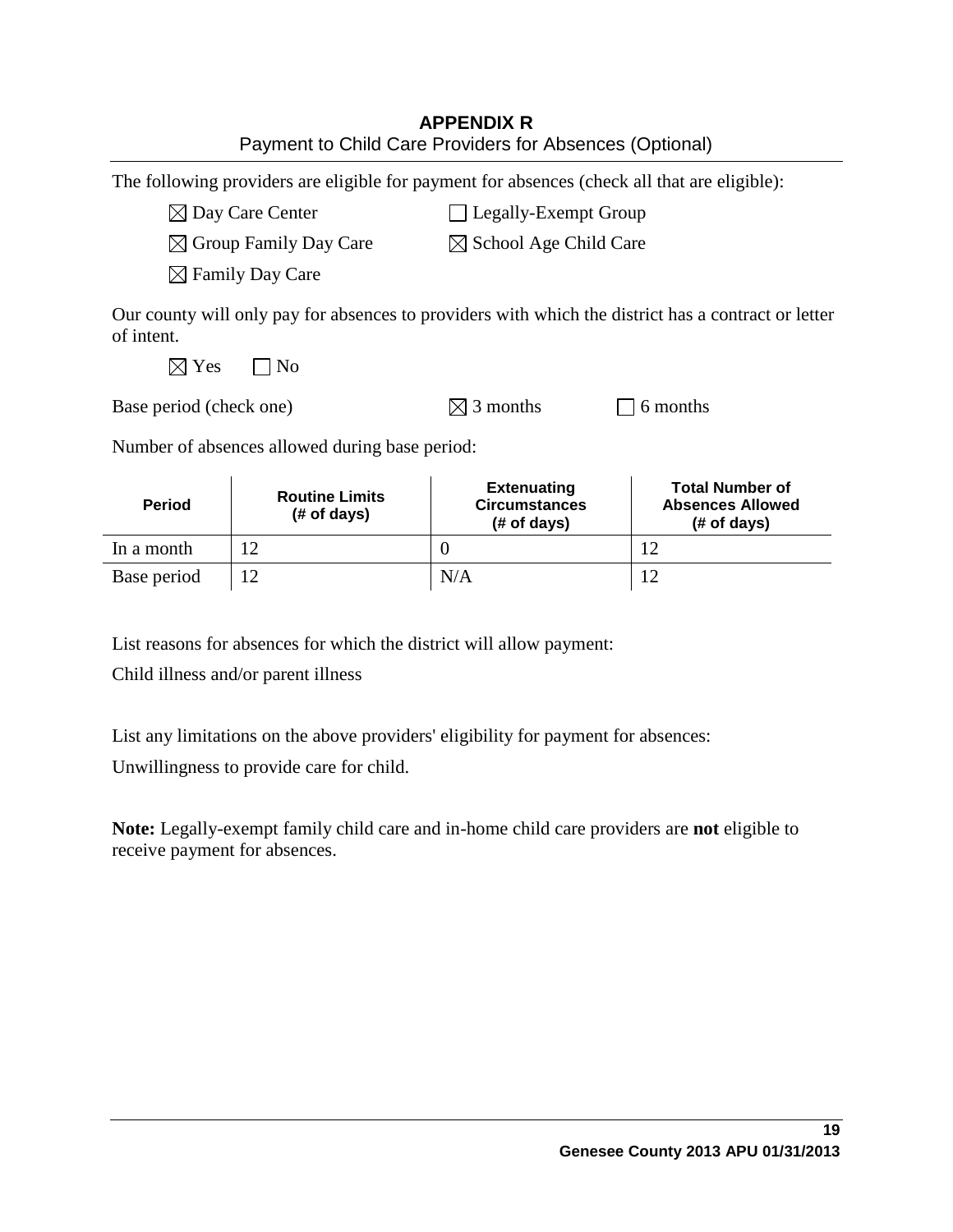| <b>APPENDIX S</b>                                               |
|-----------------------------------------------------------------|
| Payment to Child Care Providers for Program Closures (Optional) |

The following providers are eligible for payment for program closures:  $\Box$  Day Care Center  $\Box$  Legally-Exempt Group  $\Box$  Group Family Day Care  $\Box$  School Age Child Care **□ Family Day Care** The county will only pay for program closures to providers with which the district has a contract or letter of intent.  $\bigcap$  Yes  $\bigcap$  No

Enter the number of days allowed for program closures (maximum allowable time for program closures is five days).

List the allowable program closures for which the county will provide payment.

**Note:** Legally-exempt family child care and in-home child car providers are **not** allowed to be reimbursed for program closures.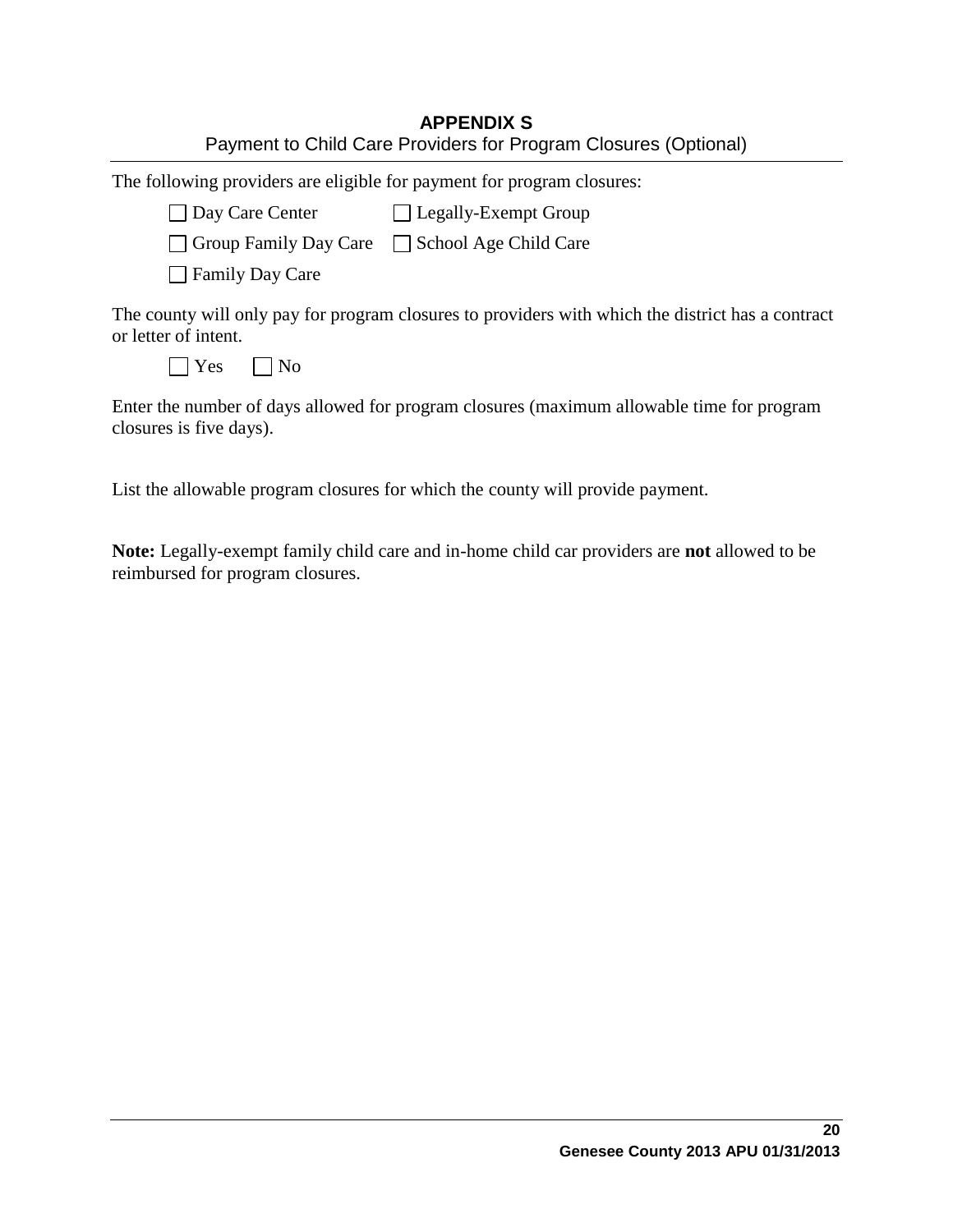## **APPENDIX T** Transportation, Differential Payment Rates, Enhanced Market Rate for Legally-Exempt and In-Home Providers, and Sleep (Optional)

## **Transportation**

Describe any circumstances and limitations your county will use to reimburse for transportation. Include what type of transportation will be reimbursed (public vs. private) and how much your county will pay (per mile or trip). Note that if the county is paying for transportation, the Program Matrix in WMS should reflect this choice.

## **Differential Payment Rates**

Indicate the percentage above the market rate your county has chosen.

- Accredited programs may receive a differential payment up to % above market rate.
- Care during non-traditional hours may be paid up to % above market rate.
- Limitations to the above differentials:

Payments may not exceed 15% above market rate. However, if your district wishes to establish a payment rate that is more than 15% above the applicable market rate, describe below why the 15% maximum is insufficient to provide access within the district to accredited programs and/or care provided during non-traditional hours.

## **Enhanced Market Rate for Legally-Exempt Family and In-Home Child Care Providers**

Indicate if the district is electing to establish a payment rate that is in excess of the enhanced market rate for legally-exempt family and in-home child care providers who have annually completed 10 or more hours of training and the training has been verified by the legally-exempt caregiver enrollment agency.

 $\Box$  No.

 $\Box$  Yes. Our market rate will not exceed 75% of the child care market rate established for registered family day care.

## **Sleep**

The following describes the standards that will be used in evaluating whether or not to pay for child care services while a parent or caretaker that works a second or third shift sleeps, as wells as any limitations pertaining to payment:

Indicate the number of hours allowed by your district (maximum number of hours allowed is eight).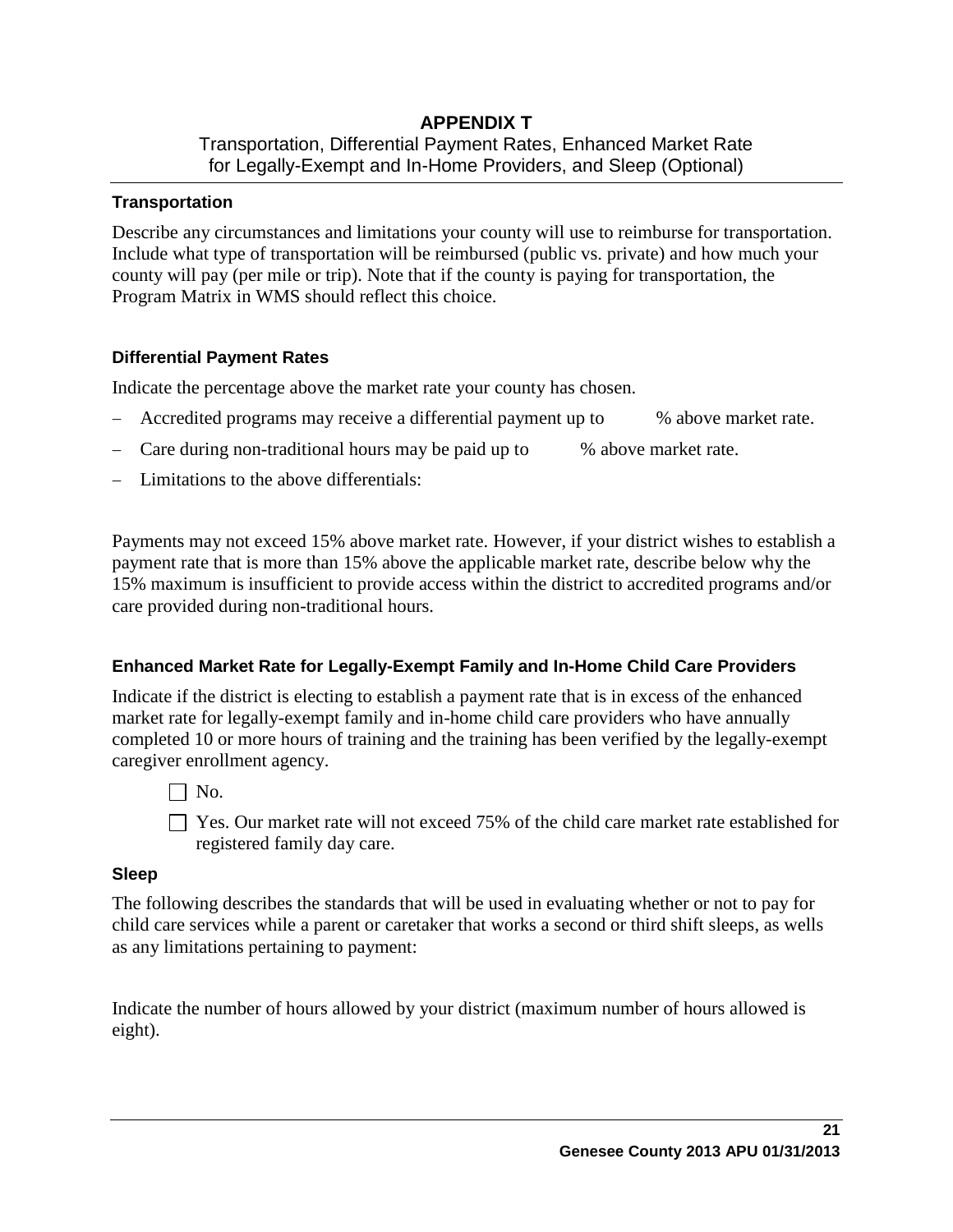## **APPENDIX U** Child Care Exceeding 24 Hours, Child Care Services Unit, Waivers, and Breaks in Activities (Optional)

#### **Child Care Exceeding 24 Hours**

Child Care services may exceed 24 consecutive hours when such services are provided on a short-term emergency basis or in other situations where the caretaker's approved activity necessitates care for 24 hours on a limited basis. Check below under what circumstances the county will pay for child care exceeding 24 hours.

 $\Box$  On a short-term or emergency basis

 $\Box$  The caretaker's approved activity necessitates care for 24 hours on a limited basis

Describe any limitations for payment of child care services that exceed 24 consecutive hours.

#### **Child Care Services Unit (CCSU)**

Indicate below if your county will include 18-, 19-, or 20-year-olds in the CCSU, which is used in determining family size and countable family income.

The district will include the following in the CCSU (check all that apply).

| $\Box$ 18-year-olds | $\Box$ 19-year-olds | $\Box$ 20-year-olds |
|---------------------|---------------------|---------------------|
|---------------------|---------------------|---------------------|

#### **OR**

The district will only include the following in the CCSU when it will benefit the family (check all that apply)

 $\boxtimes$  18-year-olds 19-year-olds 20-year-olds

Describe the criteria your district will use to determine whether or not 18-, 19-, or 20-year olds are included in the CCSU.

Genesee County elects to include 18-year-olds in the CCSU; the 18 year-old is a member of the household, attending school and/or working and it benefits the family.

#### **Waivers**

Districts have the authority to request a waiver of any regulatory provision that is non-statutory. Describe and justify why your county is requesting a waiver.

## **Breaks in Activities**

Districts may pay for child care services for low income families during breaks in activities either for a period not to exceed two weeks or for a period not to exceed four weeks when child care arrangements would otherwise be lost and the subsequent activity is expected to begin within that period. Indicate below if your county will make such payments (check one).

 $\boxtimes$  Two weeks  $\Box$  Four weeks